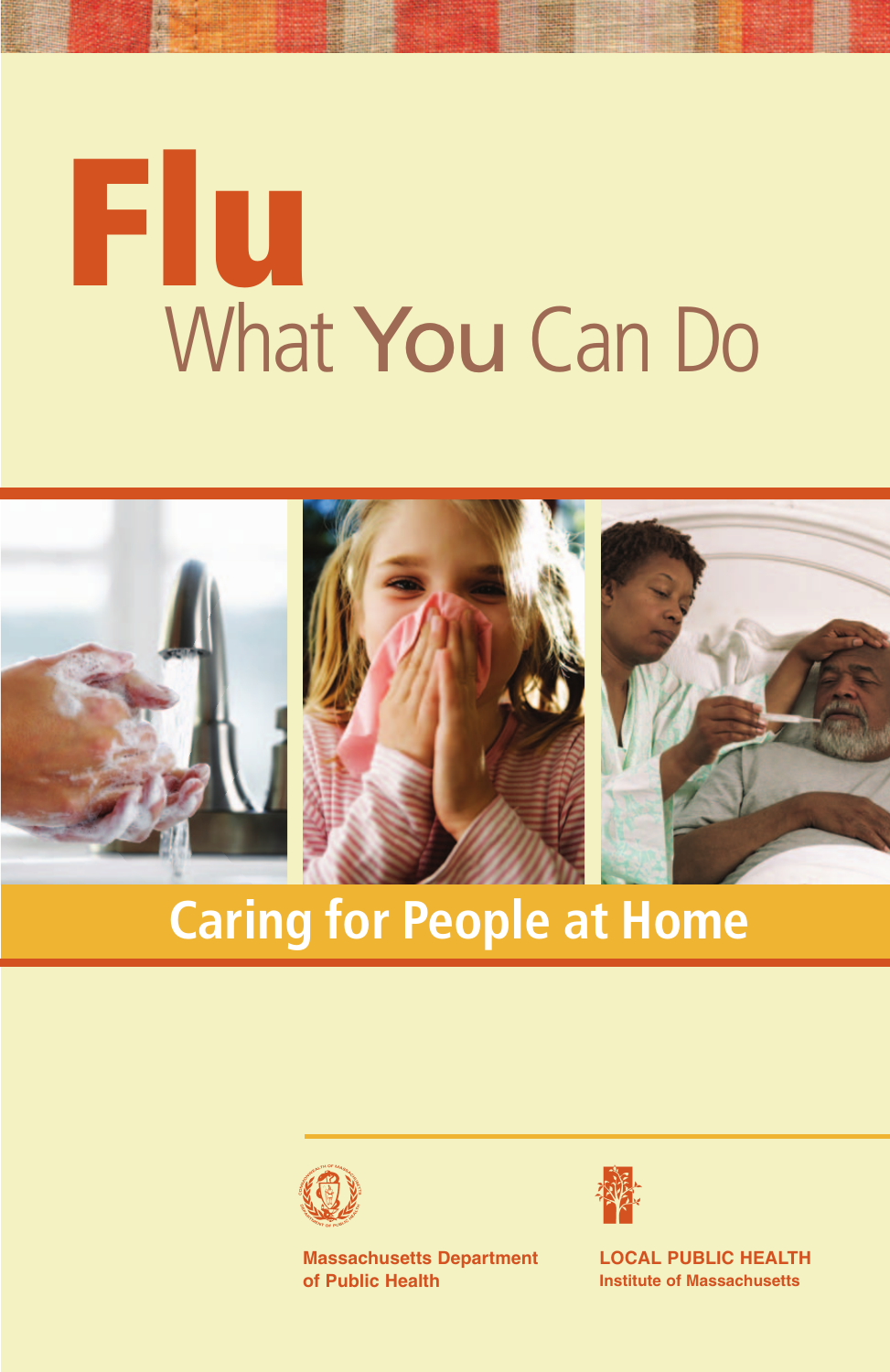Dear Massachusetts Resident,

You have probably heard talk about the flu (or influenza) in recent years, including information about who should get the flu vaccine and concerns about a flu pandemic. While flu can cause some worry, there are important things that you can do to protect yourself against the flu and to be ready to care for someone who has the flu. This booklet was created to help you prepare. It has a special focus on how to care for people at home when they are sick with the flu.

**Seasonal flu** affects people every year. Most people who get the flu can be cared for at home. The simple steps described in this booklet can make caring for someone with the flu easier to do.

**Pandemic flu** occurs when a new flu virus develops that spreads quickly and infects large numbers of people at the same time. We do not know when a flu pandemic may occur. But being prepared for seasonal flu will also help you in the event of a pandemic. We encourage you to read this booklet, prepare your home by following the recommendations, and keep this booklet on hand in case you need it later.

The Massachusetts Department of Public Health and its partners in government, health care and emergency planning are preparing for all types of emergencies, including a flu pandemic, that could affect your community. We thank you for taking the time to prepare yourself and your family for the flu, and in doing so, making your entire community better prepared.

Sincerely,

John Anes al

John Auerbach Commissioner, Massachusetts Department of Public Health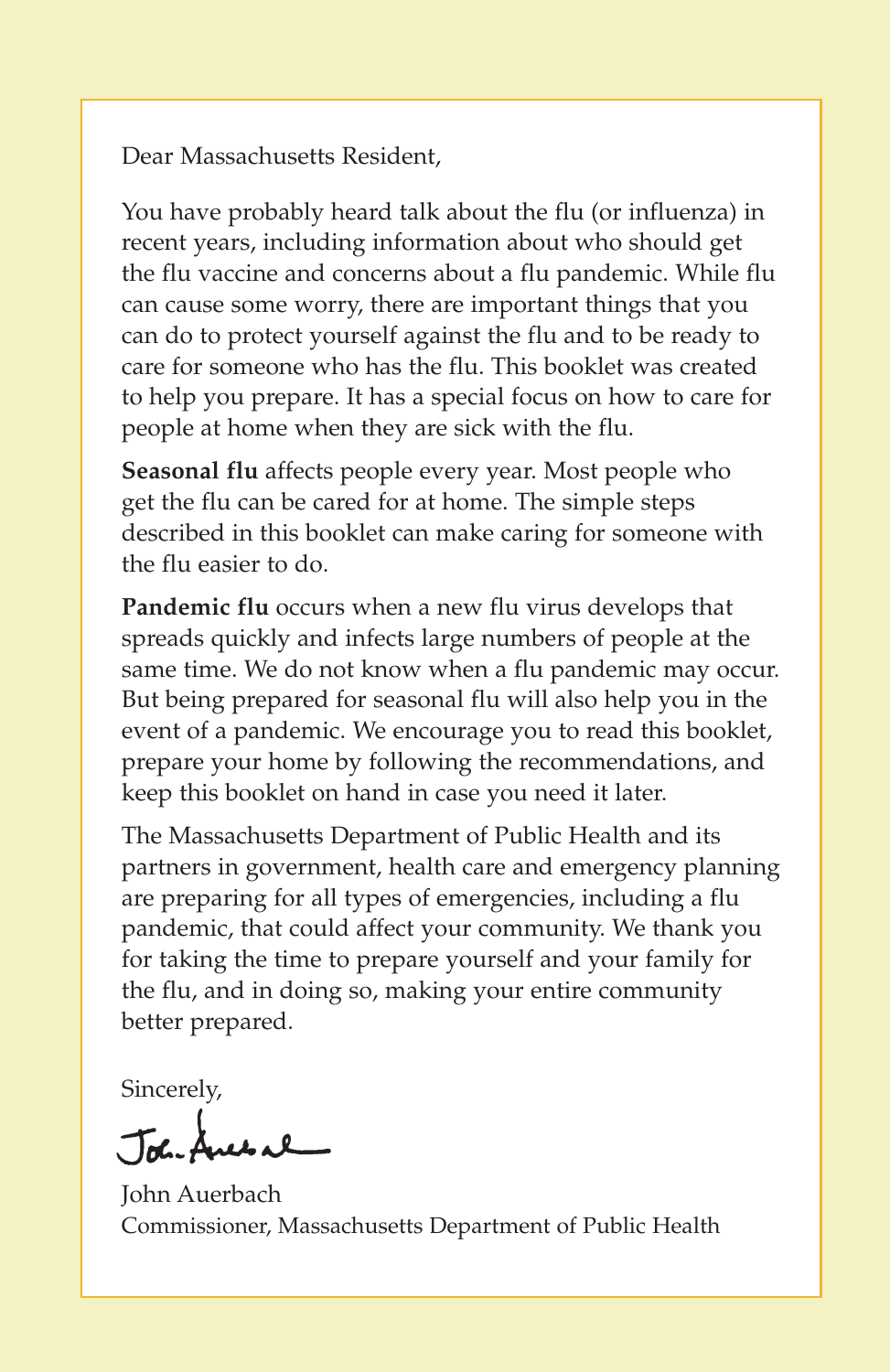| <b>Contents</b>                                                                          |
|------------------------------------------------------------------------------------------|
| <b>About Flu Care at Home</b><br>2                                                       |
| 5<br><b>Reduce the Risk, Reduce the Spread</b><br>How is the Flu Spread? 5               |
| Flu Vaccines and Other Medicines<br>9                                                    |
| 12<br>What to Look For, What to Do                                                       |
| Treating People with a Fever 12                                                          |
| Treating People with a Cough 17                                                          |
| Getting Enough to Drink 19<br>Making People with the Flu Comfortable 21                  |
| Nutrition and the Flu 24                                                                 |
| 26<br><b>Prepare Yourself, Prepare Your Home</b>                                         |
| Supply List 26                                                                           |
| Care for the Caregiver 27                                                                |
| Should I Call a Doctor? 30<br>My Flu Care Information 32                                 |
|                                                                                          |
| These materials were developed in collaboration with:                                    |
| <b>Amherst Health Department</b>                                                         |
| <b>Boston Public Health Commission</b>                                                   |
| Harvard School of Public Health                                                          |
| Harvard Vanguard Medical Associates-Atrius Health<br>Home Care Alliance of Massachusetts |
| Massachusetts Chapter of the American Academy                                            |
| of Pediatrics                                                                            |
| <b>Needham Health Department</b>                                                         |
| University of Massachusetts Memorial Health Care,<br>Department of Pediatrics            |
| Developed with financial support from:                                                   |
| <b>Blue Cross Blue Shield of Massachusetts</b>                                           |
| Harvard School of Public Health                                                          |
| Harvard Vanguard Medical Associates-Atrius Health                                        |

Massachusetts Medical Society

ARTIST LANGUA

**The paint of the Council**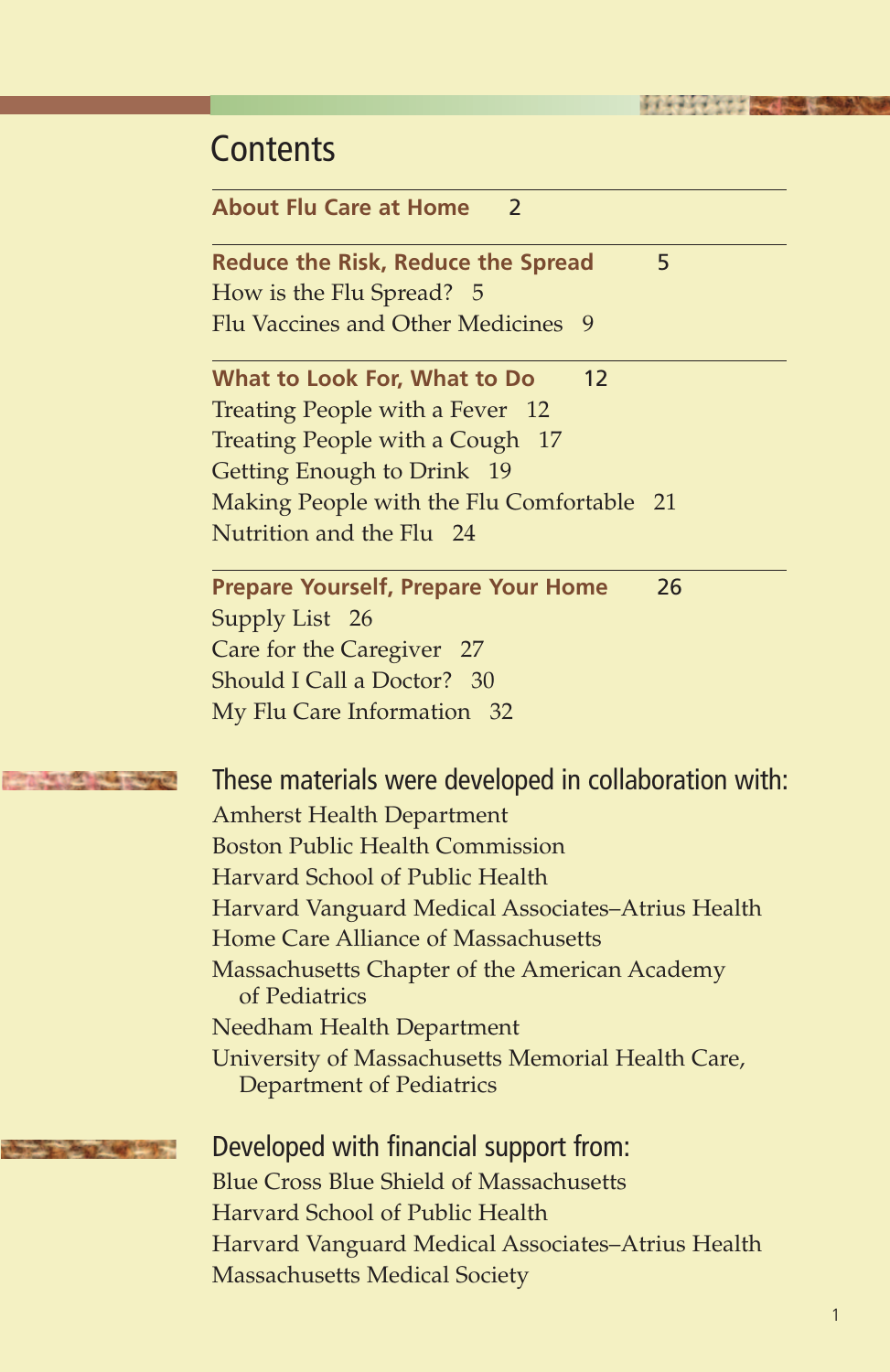# About Flu Care at Home

When you care for a family member who has the flu, it is helpful to have some guidelines. This booklet was designed to help you:

**HOLLAND CONTROLLER** 

- **Prepare** for seasonal and pandemic flu,
- **Reduce the risk** that you and others in your home will get the flu,
- **Care for someone at home** who has the flu, and
- **Know when to get medical advice** and **medical care.**

This booklet provides information about caring for family members with the flu. It also applies to care that you may provide to others in your neighborhood and community.

# **What is the Flu?**

**Seasonal flu** is caused by influenza viruses that infect people every year. In New England, flu season usually begins in December and lasts until April.

The most common flu symptoms are:

- Sudden onset of fever
- Tiredness or weakness
- Body aches
- Dry cough

#### **WHAT IS PANDEMIC FLU?**

**Pandemic flu** can occur when a new influenza virus develops. Most people will not have any immunity, which means they will not be able to fight off this new virus. This may allow the virus to spread easily from person to person, and cause many people around the world to get the flu. This is called a **flu pandemic**. There have been three pandemics in the last hundred years. No one knows when another pandemic may occur.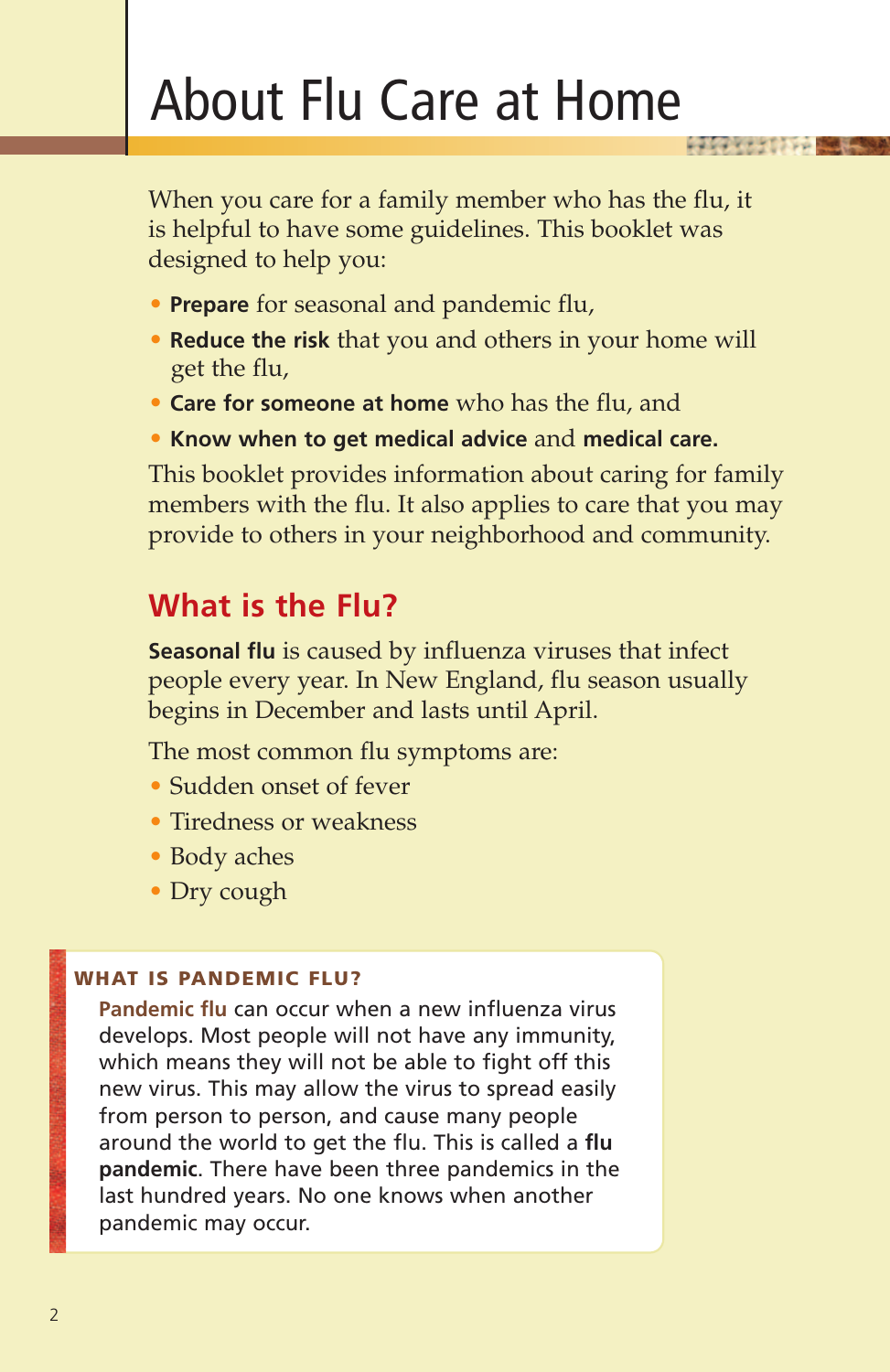

**A "stomach bug"** *(illness with diarrhea and vomiting)* is different from the flu. A "stomach bug" is caused by other germs, **not** influenza viruses.

**The common cold** is also different from the flu. The most common symptoms of a cold are a stuffy nose, sneezing, cough, and sore throat. Colds are usually milder than the flu and do not come on as suddenly.

This booklet is about prevention and care for **both** seasonal and pandemic flu. Much of the care you give to family members who get seasonal flu will be the **same** as the care provided for pandemic flu. In each section of this booklet, you will find information about what might be different during a pandemic.

#### **GETTING MEDICAL ADVICE**

This booklet is not a substitute for professional medical advice. It is important to talk to a doctor about how flu may affect you and your family based on your own health needs. Throughout this booklet, there are references to talking with a doctor. You can also talk to a nurse or any other healthcare provider who takes care of your family members.

# **Special Health Care Needs**

If you or a family member has a chronic illness such as diabetes, asthma, heart disease, or other special health care needs, you should check with a doctor before flu season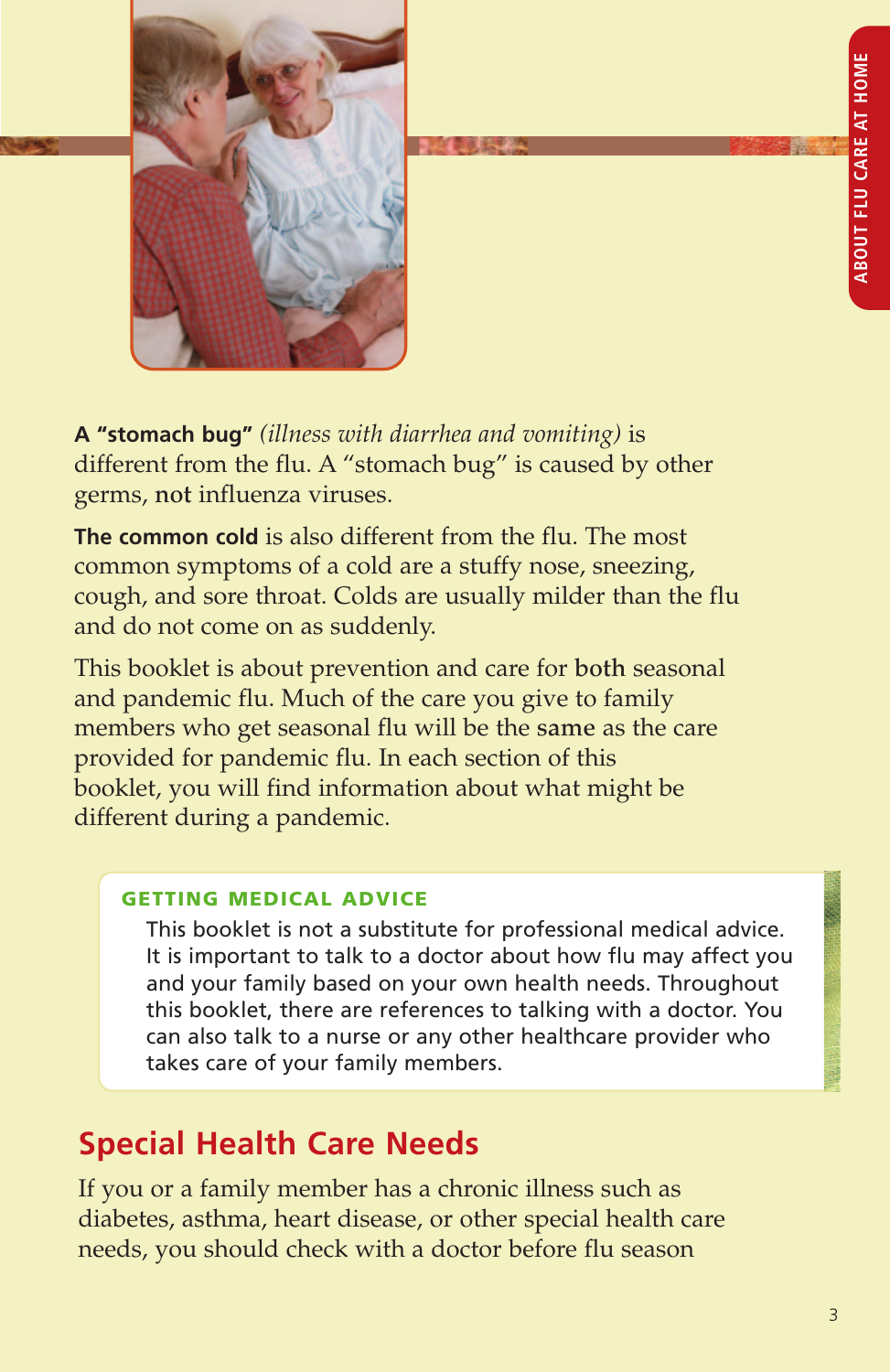about how flu care might be different. Ask the doctor what symptoms to look for, and how to know when to get medical care.

#### **FOR MORE INFORMATION**

- **•** MDPH Flu Website at **www.mass.gov/dph/flu**
- **•** Call MDPH at **617-983-6800** or **888-658-2850**
- **•** Your local health department
- **• My Flu Care Resources** section of this booklet

If you do not have your local health department phone number, call your city or town hall to find out how to reach them.

# **Be Prepared**

MDPH and other agencies such as your local health department and hospitals have plans to respond to a flu pandemic. You should prepare, too. Being prepared for a pandemic will also help you be prepared for seasonal flu.

More people will get sick during a pandemic than during the regular flu season. This means that more people will need medical care. During a pandemic, it may be hard to reach your doctor on the phone or to arrange an office visit. Doctors' offices, hospitals, and emergency rooms may be more crowded than usual.

For these reasons, it is important to **be ready** to take care of people with milder cases of the flu at home. Talk to your doctor about how you can be prepared if you or a family member gets the flu. Talk to your family about the flu so they understand how to prevent and treat it. Prepare your home with the supplies suggested in this booklet. Keep this booklet on hand in case you need it later. Develop a plan so you and your family are prepared.

To learn more on how to make a family plan, go to **www.mass.gov/samh** or call MassSupport at **866-237-8274**.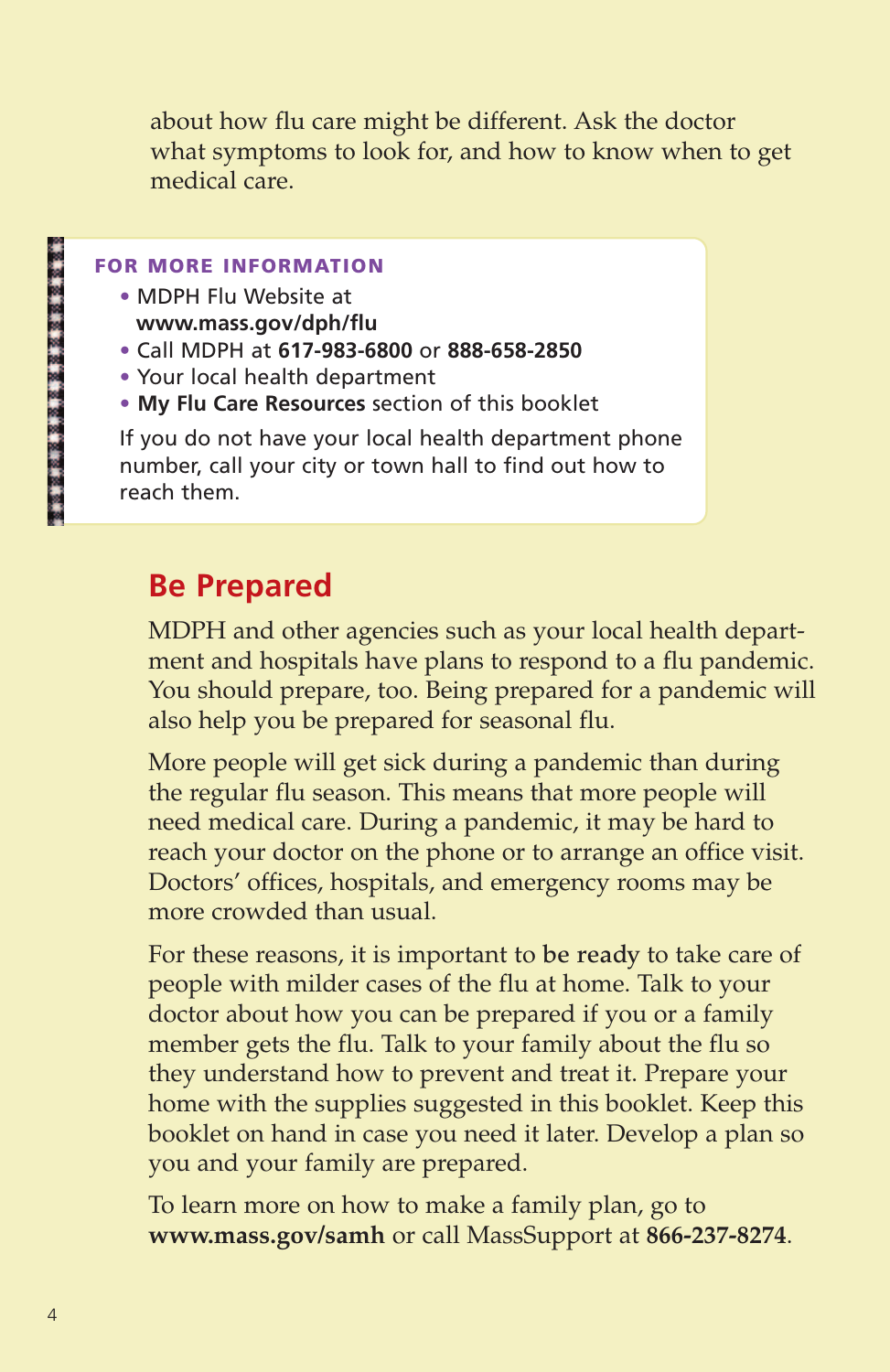# Reduce the Risk, Reduce the Spread

# **How is the Flu Spread?**

The flu spreads mostly through droplets (like spit and mucus) from the mouth, nose, and throat. This happens when a person with the flu coughs or sneezes near another person (within 3-6 feet). Sometimes people become infected by touching something like a doorknob or telephone that has been touched by someone with the flu, and then touching their own mouth, nose, or eyes.

People who have the flu can spread it to other people 1 day before they become sick and up to 3–5 days after they feel symptoms. Children with the flu can spread it to others for up to 7 days after they become sick.

#### **IF A PANDEMIC OCCURS**

Preventing the spread of pandemic flu is **very similar** to preventing the spread of seasonal flu. During a pandemic, follow the suggestions in this booklet. Health officials may also suggest other ways of preventing the spread of flu. "Social distancing" and "community containment" are ways of not having as much contact with people with the flu. They might include closing schools and cancelling public gatherings. You may be told to avoid crowds and to work from home when possible.

# *How can I prevent getting the flu?*

Take the following steps to help prevent getting the flu or spreading it to others. These are good habits to have whether or not people around you are sick.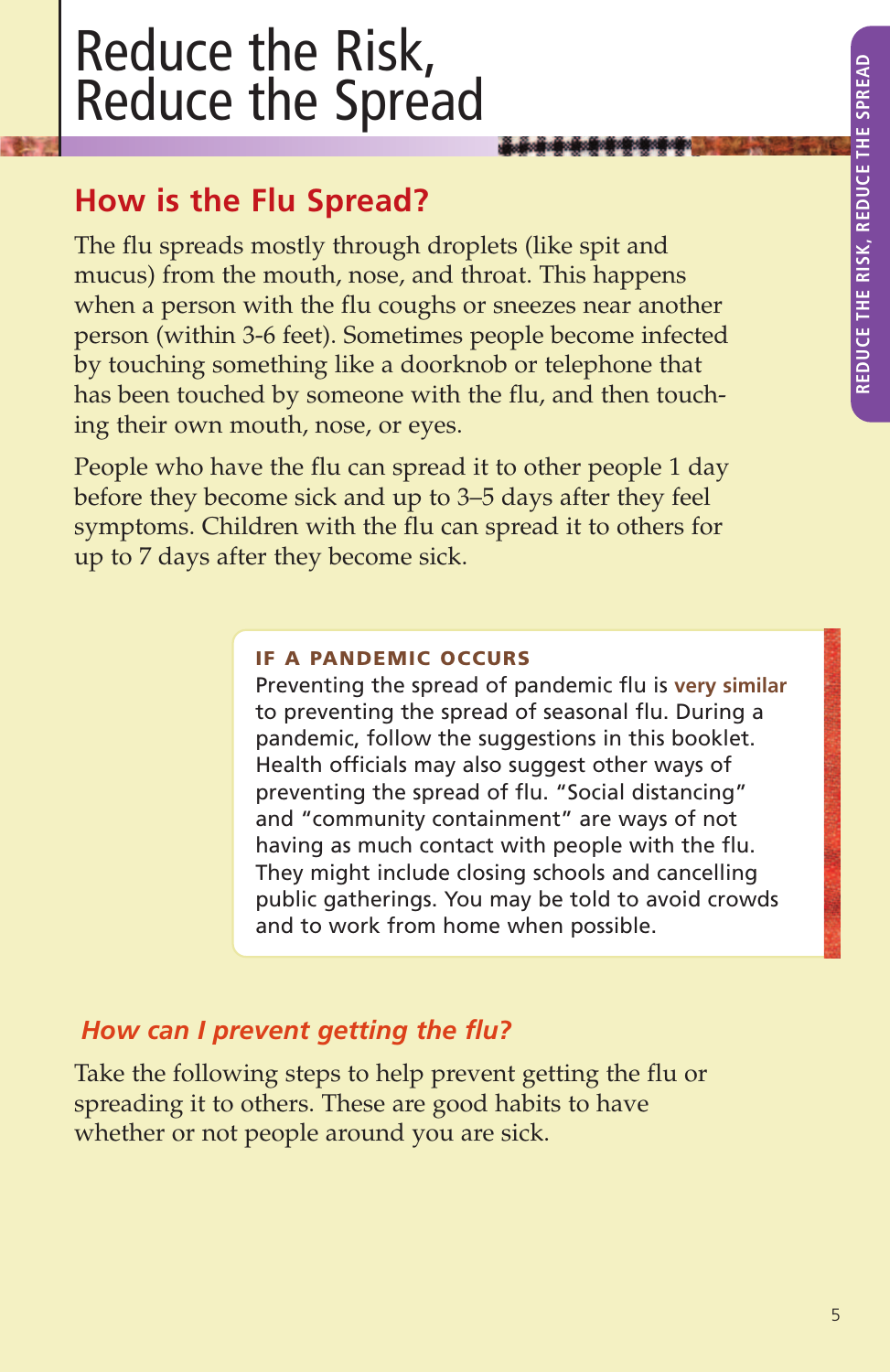# **1.** *Get the flu vaccine*

The best way to prevent seasonal flu is to get vaccinated each year. See page 9 for more information about flu vaccine.

# **2.** *Cover your mouth when you cough or sneeze*

- Use a tissue when you cough or sneeze. Throw the tissue away right after you use it.
- Clean your hands after you cough or sneeze. Use soap and warm water. If they are not available, use an alcohol-based hand sanitizer (such as Purell® or a store brand).
- Cough or sneeze into your sleeve, not your hands, if you don't have a tissue.

#### **HOW TO WASH HANDS WITH SOAP AND WATER**

- **•** Wet your hands with warm water and put soap on them.
- **•** Rub your hands together to make a lather. Scrub all parts of your hands.
- **•** Continue rubbing your hands for 15–20 seconds.
- **•** Rinse your hands well under running water.
- **•** Dry your hands with a towel or paper towel. Throw used paper towels away right after use.

Someone who is sick should use a separate towel or paper towel to dry off.

In public restrooms, dry your hands using a paper towel or air dryer. If possible, use a paper towel to turn off the water so your clean hands do not touch the faucet.

#### **HOW TO USE AN ALCOHOL-BASED HAND SANITIZER**

- **•** Put the sanitizer on the palm of one hand.
- **•** Rub it over all surfaces of your hands and fingers until dry.
- Young children should be supervised when using alcohol-**!**based hand sanitizer. Also, store hand sanitizer out of children's reach. The alcohol it contains may be dangerous if swallowed.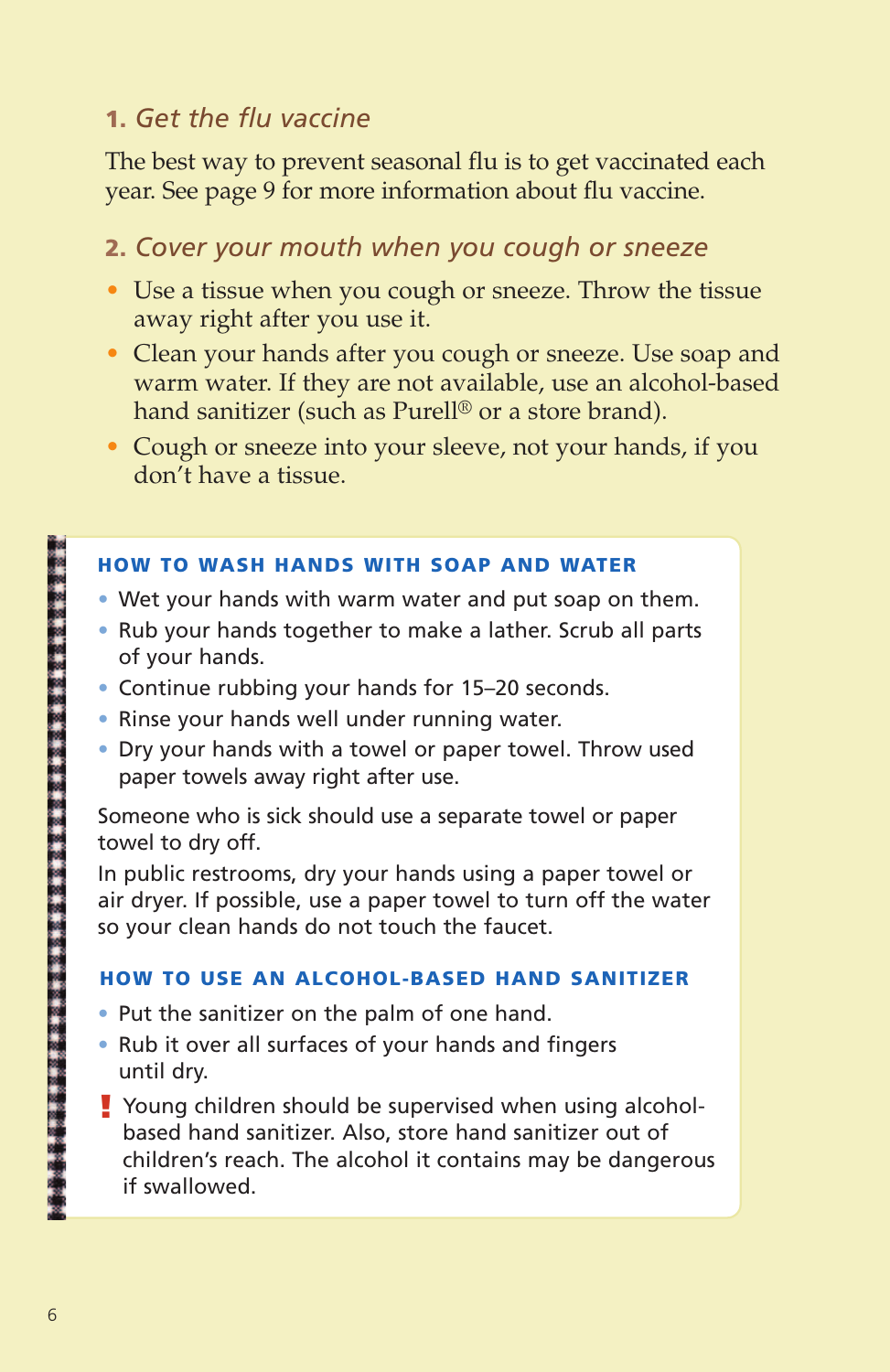# **3.** *Wash your hands*

- Handwashing is the best way to prevent the spread of germs.
- Wash your hands often during the day, but especially before preparing or eating food, after going to the bathroom or changing a diaper, and before and after taking care of someone who is sick.



• Make sure that your children know how to wash their hands the right way. Teach them to sing "Happy Birthday" twice to make sure they spend enough time when they wash their hands.

# **4.** *Limit contact with others*

- Stay at home if you are sick.
- Do not allow visitors while people in your home are sick.
- The person with the flu should stay in a separate room if possible and limit contact with others for about 5-7 days.
- Do not share food, eating utensils, or drinks.

# **5.** *Clean your home*

- Clean dishes and laundry with hot water and soap. Use a dishwasher if one is available.
- Clean surfaces touched by a person who is sick with a household disinfectant, like Lysol®, Clorox Clean Up®, or a store brand. Clean surfaces such as tabletops, telephones, nightstands, remote controls, countertops, doorknobs, and kitchen and bathroom cabinet knobs.

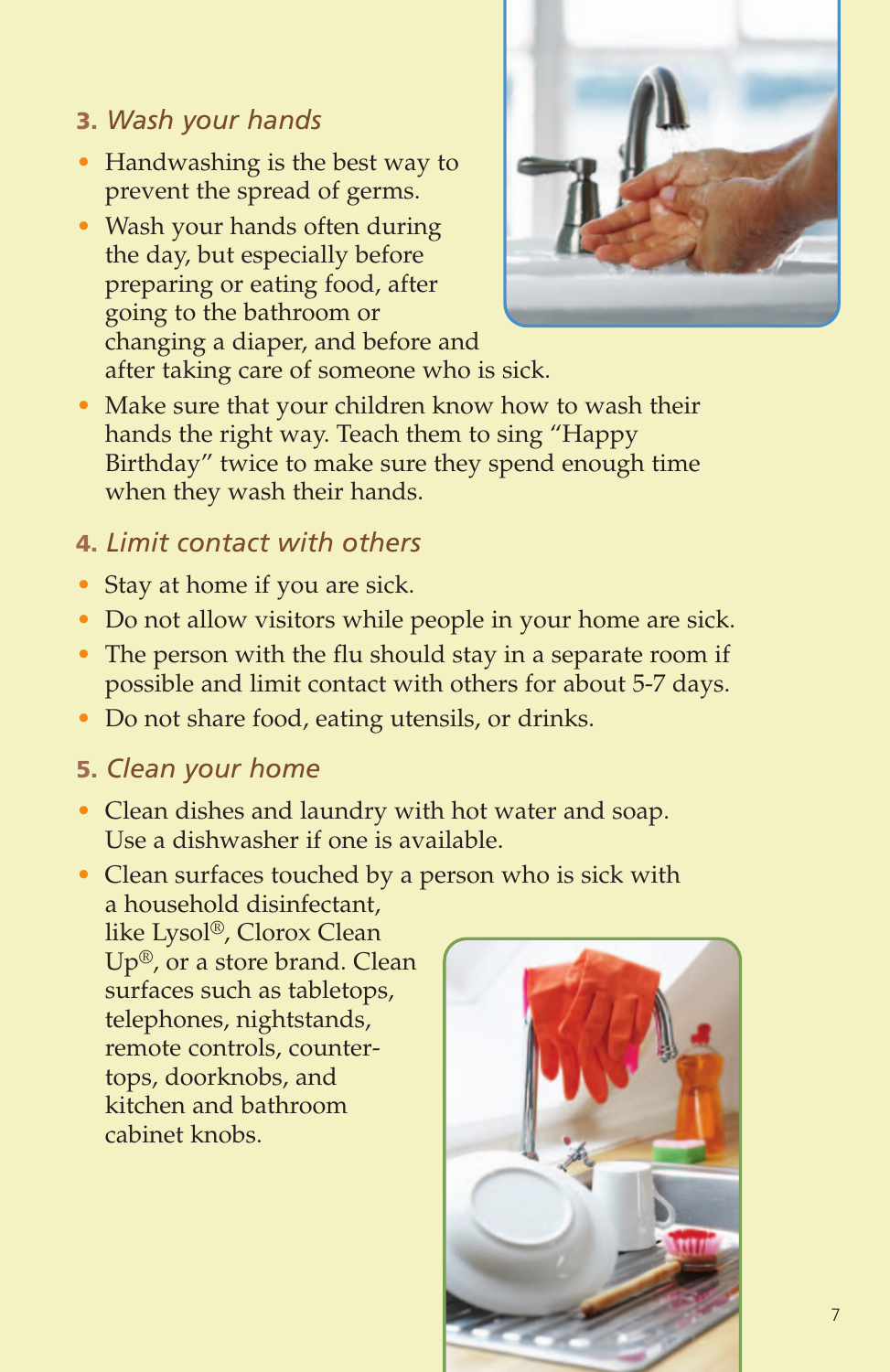#### **CLEANING WITH BLEACH**

You can use a bleach solution to clean your home. A bleach solution is 1/3 cup of bleach mixed with one gallon of water. To use bleach safely:

- **•** Keep it out of the reach of children.
- **•** Never mix bleach with ammonia or other household cleaners.
- **•** Open windows and doors to provide fresh air.
- **•** Wear latex or plastic gloves and protective eye wear.
- **•** Always follow the manufacturer's directions when using bleach or any other cleaning product.

### *Do I need to wear gloves when caring for someone with the flu?*

If disposable gloves are available, you may want to use them when you touch body fluids (blood, spit, and waste) of a person who is sick. Remember, gloves do not replace handwashing. Throw gloves away right after using them and wash your hands. Never wash or reuse disposable gloves.

# *Do I need to wear a facemask when caring for someone with the flu?*

- **During the annual flu season,** most healthy people do not need facemasks (which cover the nose and mouth).
- **During the annual flu season or a pandemic,** people with flu-like symptoms (fever and cough) should put on a facemask and wash their hands before having close contact with an infant, the elderly, or people who have serious illnesses. They should do this for 5-7 days after their flu symptoms start. This is especially important for women who are breastfeeding infants.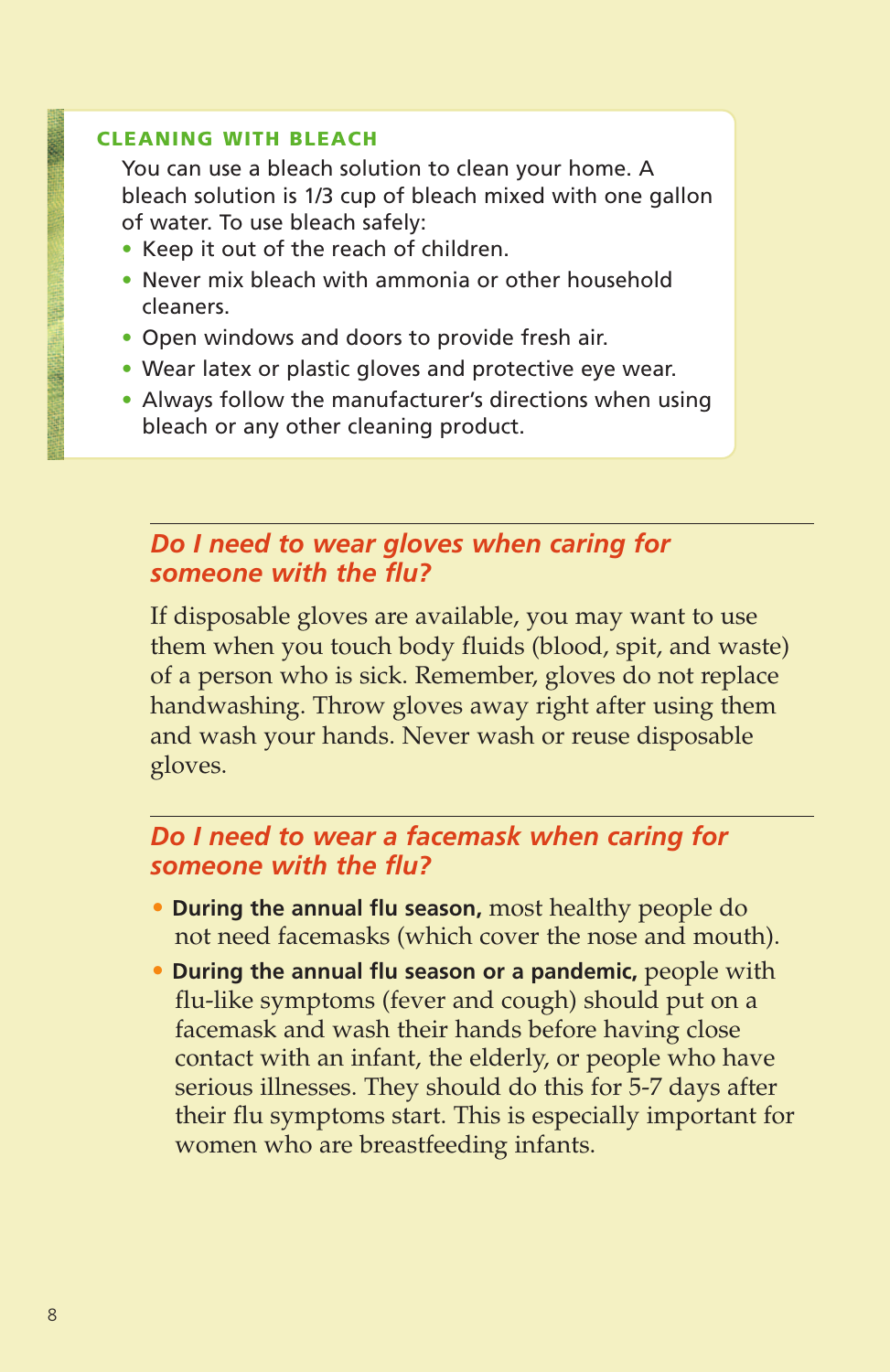- **! If you choose to use a facemask,** there are important things you should know.
	- People with certain health problems may not be able to comfortably use facemasks.
	- A mask must be worn properly. It is also important to put it on, take it off, and dispose of it correctly.
	- Wash your hands after handling or removing a mask because it may have the influenza virus on it.
	- Even if you use a facemask, you cannot rely on it alone to prevent the flu. You must continue to wash your hands often, cover your cough, and avoid close contact and crowds.

#### **FACEMASKS DURING A PANDEMIC**

If a pandemic occurs, it is important to listen to information from health officials about the use of facemasks and respirators (masks that cover the nose and mouth and filter the air you breathe). Recommendations may change based on the virus and what is happening in the community. Check with your local health department, on the Internet at **www.mass.gov/dph/flu**, or call MDPH at **617-983-6800** for more information.

# **Flu Vaccines and Other Medicines**

### *What are flu vaccines?*

A vaccine helps your body to protect itself against a disease. There are two types of vaccines for seasonal flu: the flu shot (given with a needle injection, usually in the arm) and the nasal-spray flu vaccine (given as a spray that is inhaled through the nose).

Vaccines are the best way to protect yourself against seasonal flu. Getting a flu vaccine will **not** give you the flu or any other type of illness. To find out how

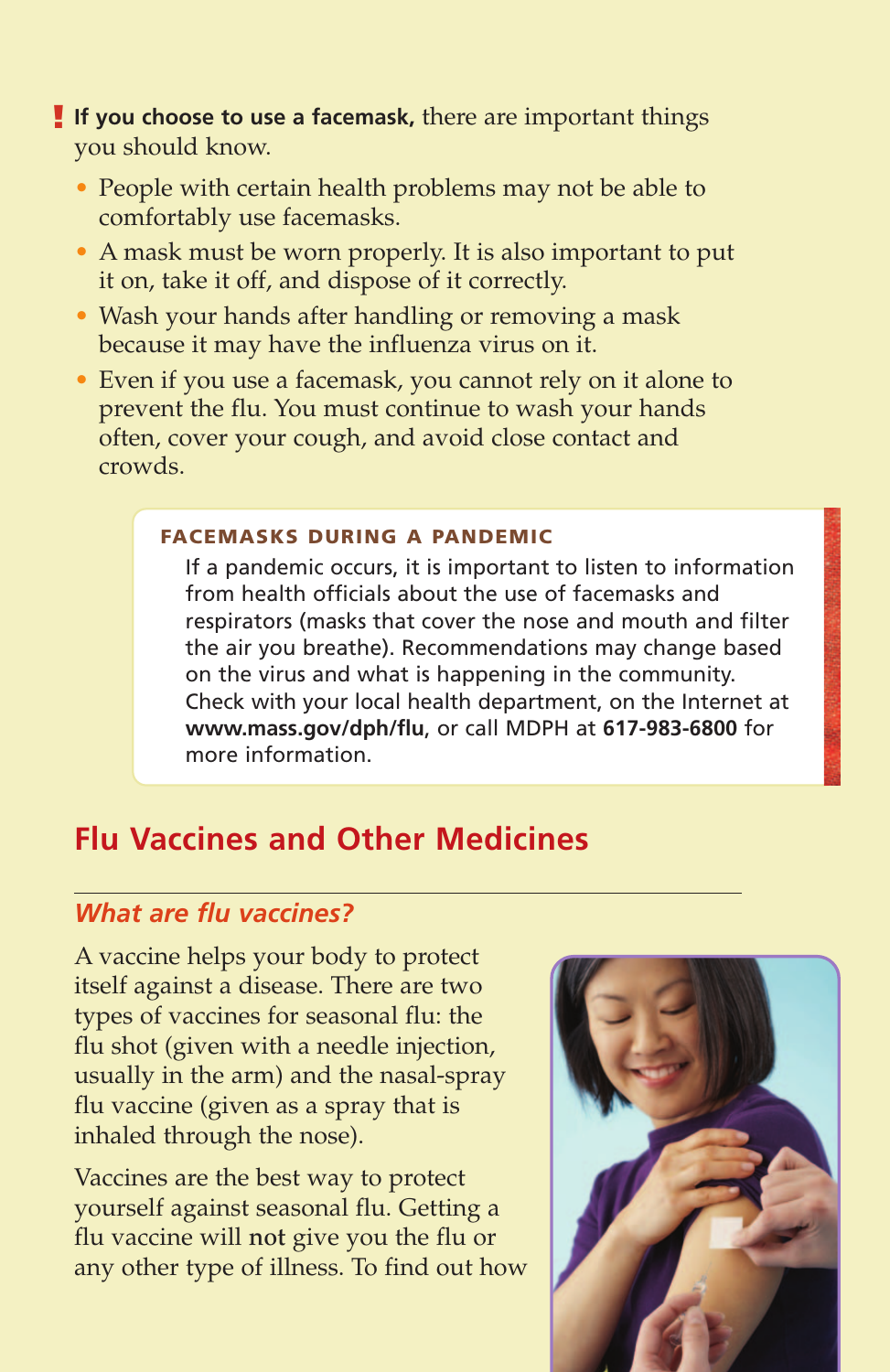

to get the seasonal flu vaccine, contact a doctor or your local health department. You can also visit **flu.masspro.org or call 866-627-7968** to find a public flu clinic near you. (Do not type in "www" when entering the web address.)

### *Who should get the seasonal flu vaccine?*

Most adults and children, except infants younger than six months old, should get vaccinated to reduce their chances of getting the flu. For some people, it is especially important to get the flu vaccine every year:

- People who are at high risk of serious flu complications (such as the elderly, young children, people with chronic illnesses, or pregnant women), and
- People who live with or care for those at high risk for serious complications.

#### **VACCINES DURING A PANDEMIC**

The vaccine for seasonal flu does not provide protection against pandemic flu. Pandemic flu is a new form of the flu. It will take time to make a vaccine that protects against the new virus. People will get the vaccine in stages set by public health authorities when it becomes available.

During a pandemic, MDPH and your local health department will give information about vaccines on TV and the radio, in local newspapers, and on websites. For the most current information, visit **www.mass.gov/dph/flu**.

Whether or not flu vaccine is available, you can use the many other important ways to avoid the flu that are described in this booklet.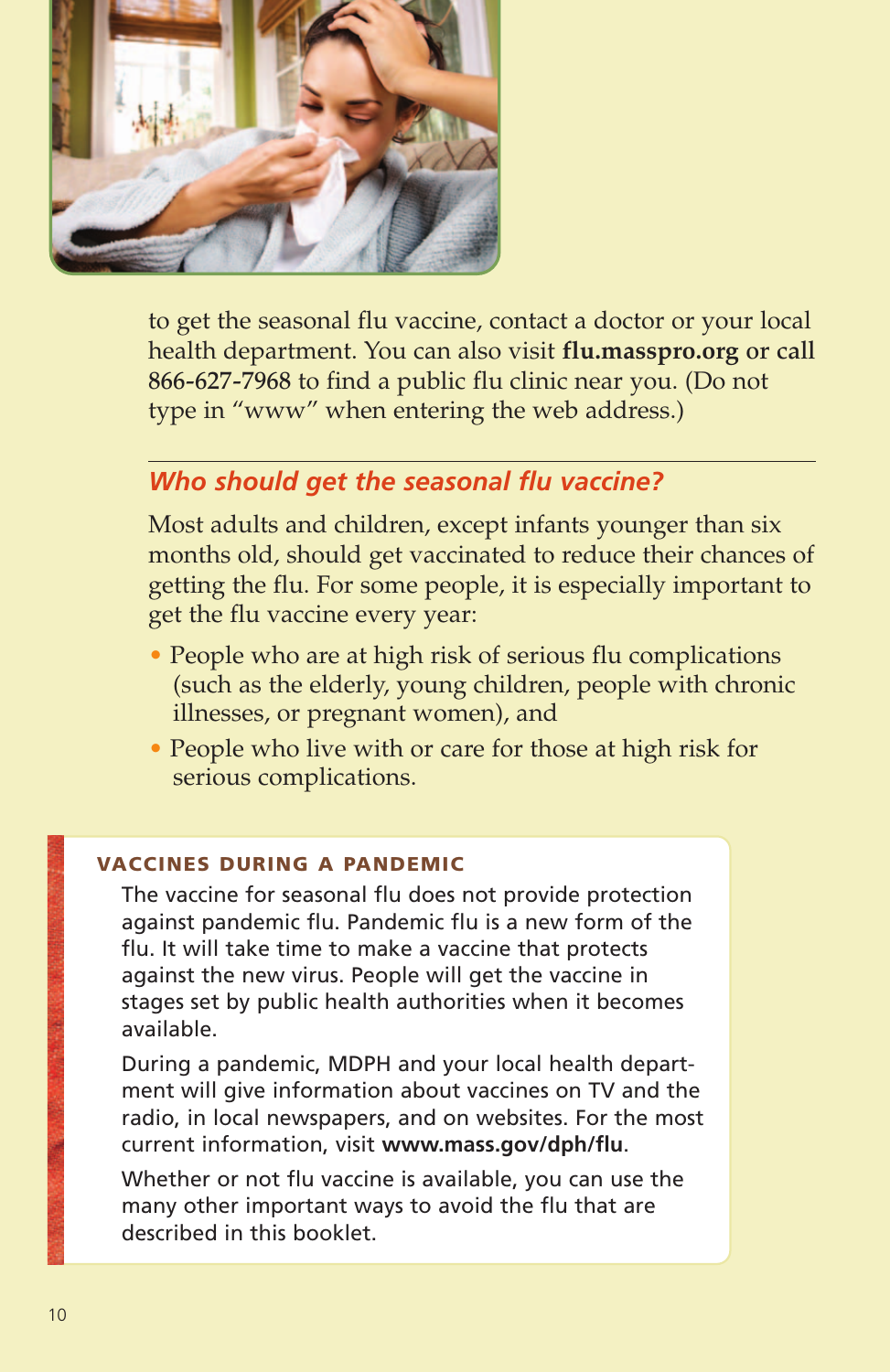# *What are antiviral medicines?*

Antiviral medicines are sometimes used to treat the flu. They can shorten the time that people are sick by 1 or 2 days. They also may make people less likely to spread the flu to others. However, antivirals must be taken within 2 days after someone becomes sick in order for the medicine to work. Antivirals must be prescribed by a doctor.

Most healthy people do not need antivirals for seasonal flu. Antivirals may be best for people who are at high risk of serious complications from the flu. Check with a doctor if you have questions about whether you or your family members need antivirals.

#### **ANTIVIRALS DURING A PANDEMIC**

Recommendations may change during a pandemic. MDPH will provide the latest information about use of antivirals and who should use them.

# *Are other vaccines available?*

Pneumonia is a serious complication of the flu. The best way to prevent one common kind of pneumonia is to be vaccinated against it. The vaccine is called pneumococcal vaccine. People who should get this vaccine include:

- Children ages 2-24 months old
- Adults age 65 years and older
- People ages 2-64 years old who:
	- Have serious long-term health problems
	- Have weakened immune systems

Talk with a doctor about whether you or your family members should get pneumococcal vaccine.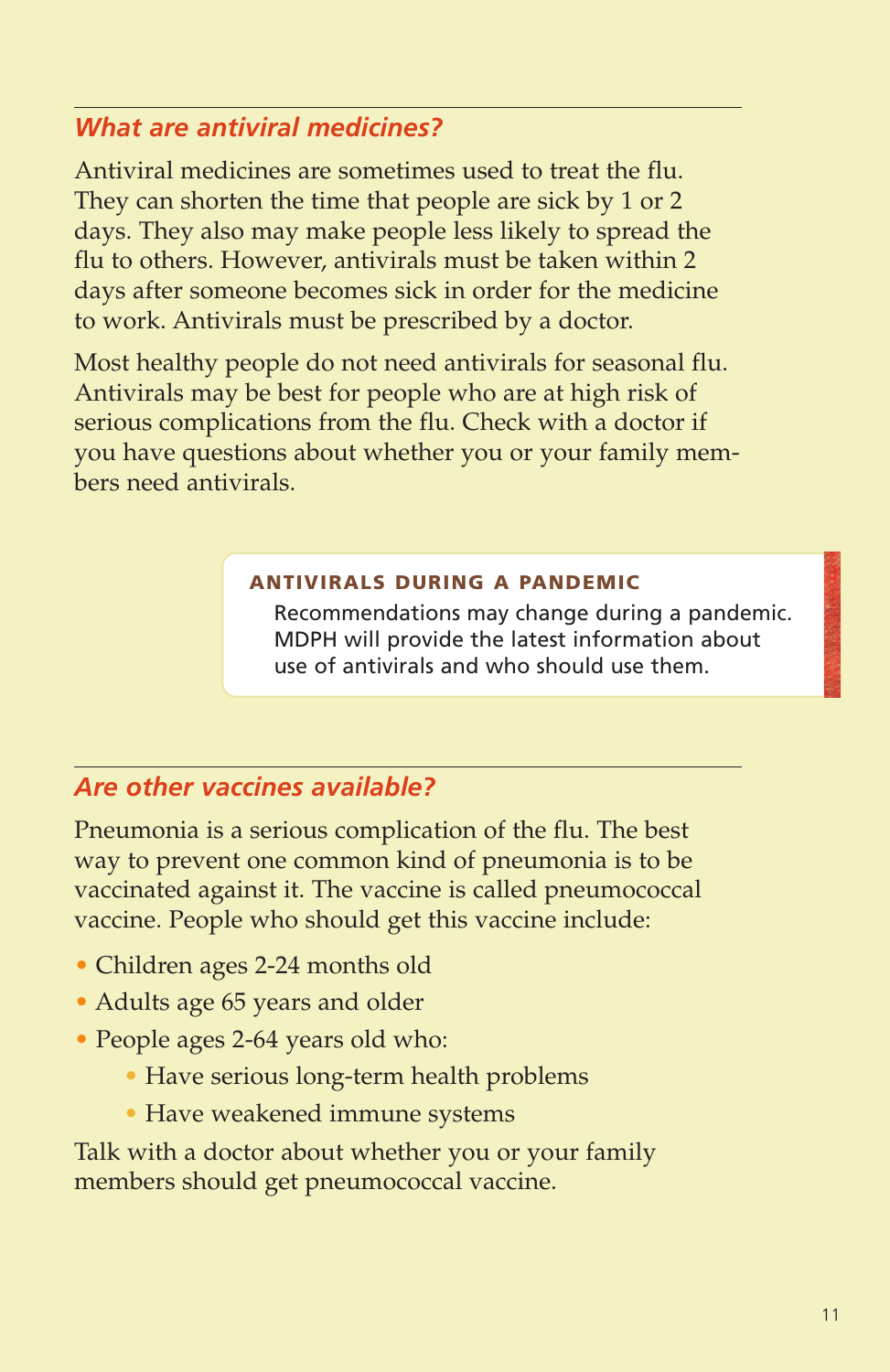# What to Look For, What to Do

Most people who get the flu have a sudden onset of fever, dry cough, body aches, sore throat, headache, and extreme tiredness or weakness. The fever and body aches usually last 2–3 days and rarely more than 5 days. Cough, tiredness, and weakness may last longer. Some people who get the flu may feel tired or weak for 2 or more weeks after the fever goes away.

This section provides more information on flu symptoms, how to take care of a family member with the flu, and how to know when to get medical advice or medical care.

#### **IF A PANDEMIC OCCURS**

The care you provide for someone who is sick with pandemic flu is the same as when someone is sick with seasonal flu.

# **Treating People with a Fever**

Fever is a higher than normal body temperature. It is the most common symptom of the flu. Although fever may cause people to worry, it helps the body fight infection and is usually not harmful.

A person with the flu often has a temperature that increases quickly, rising to a peak of 101°–104°F within 12–24 hours. Fever may come and go, especially if medicines are used to treat it. Fever from the flu typically lasts 3–5 days.

# *When and how to treat fever*

Anyone older than age 6 months who has a temperature below 101°F probably does not need to be treated for fever, unless he or she is uncomfortable. Here are some things you can do to keep a person with fever comfortable: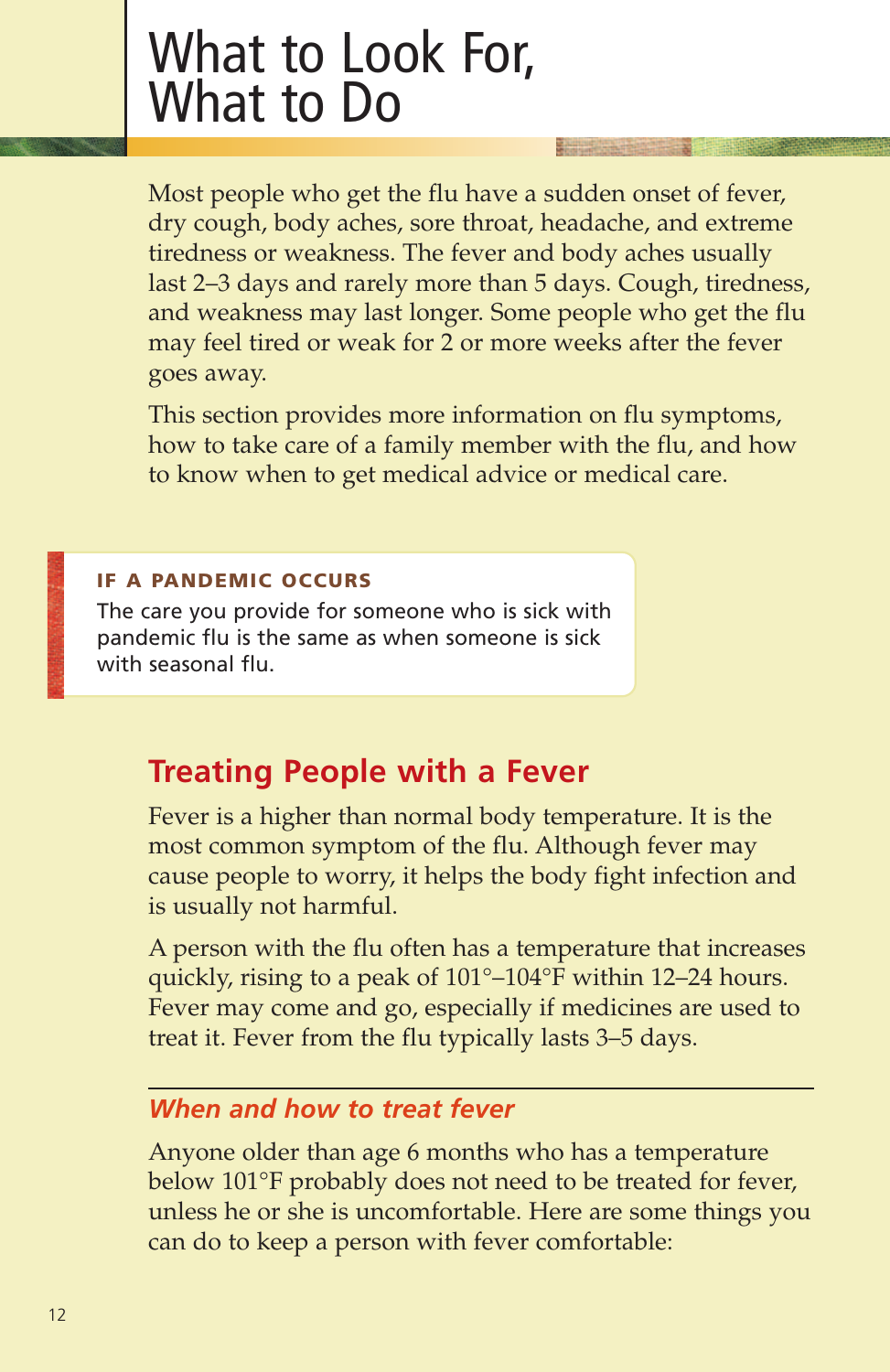

- Keep the room comfortably cool.
- Make sure the person is wearing light-weight clothing.
- **•** Encourage the person to drink fluids, such as water or diluted fruit juices. See page 19 for more on how to make sure he or she is drinking enough.
- Consider sponging the person with lukewarm water if he or she:
	- Has a temperature above 104°F
	- Is vomiting and unable to take medicine
	- Has had a seizure caused by fever in the past
- Do not use cold water, which can cause shivering and make **!** the fever worse.
- Do not use rubbing alcohol to try to bring down someone's **!** temperature. Alcohol can be absorbed through the skin and cause health problems, especially for children.

Fever-reducing medicines can be used if the person is uncomfortable. Use medicine that is right for the person's age and follow label directions carefully. These medicines are safe and effective if given correctly:

- Acetaminophen, such as Tylenol<sup>®</sup> or a store brand
- Ibuprofen, such as Advil®, Motrin®, or a store brand
- Aspirin, such as Bayer<sup>®</sup> or a store brand, for adults only
- Never give aspirin to someone younger than 19 years old **!** unless recommended by a doctor.
- Keep all medicines out of the reach of children. **!**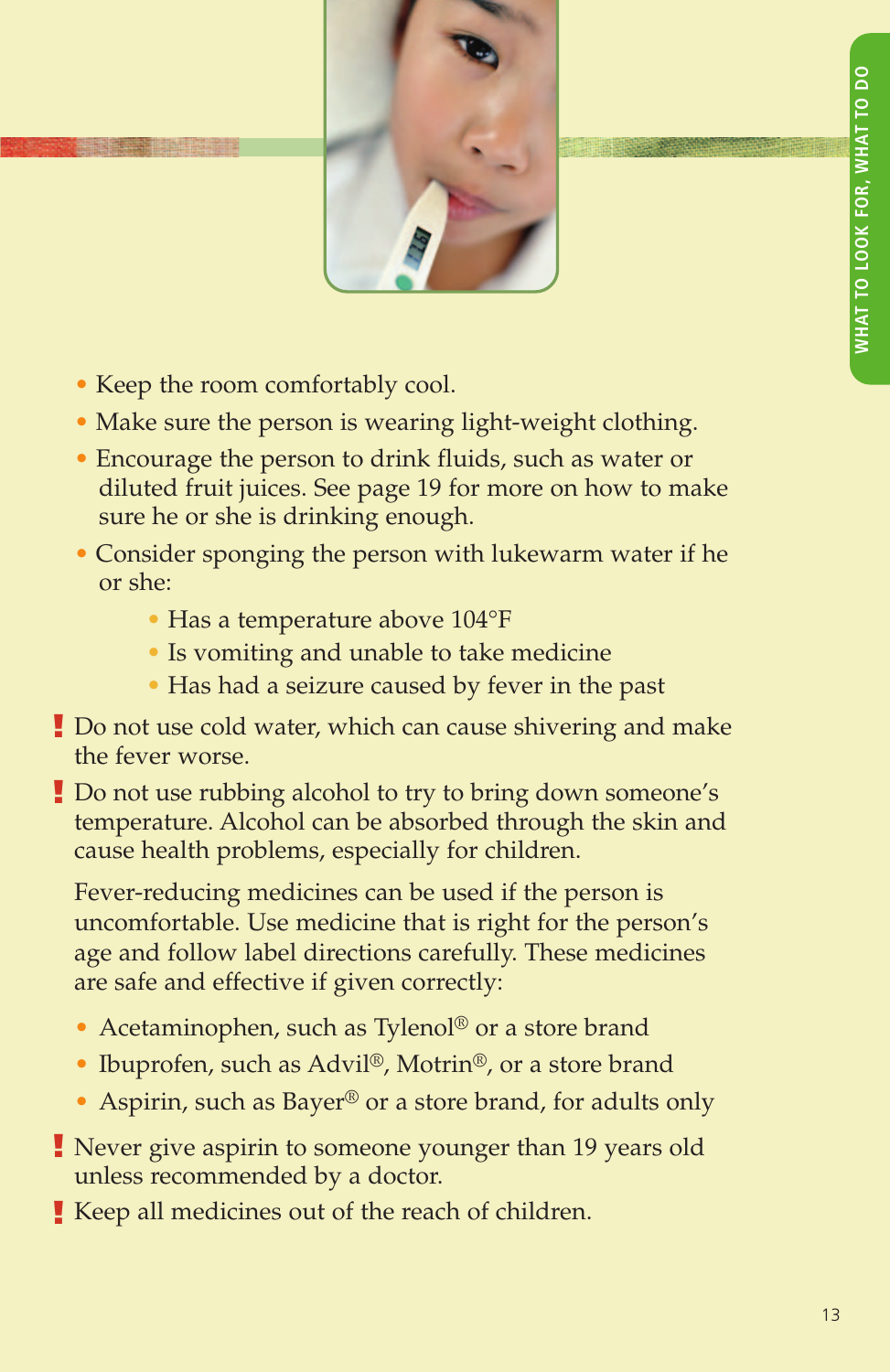# *How to take a temperature*

There are different ways to take a temperature depending on the age of the person who is sick.

- **Newborn to 3 years old:** Take a temperature with a rectal thermometer (by bottom).
- **3 5 years old:** Take a rectal, ear, or armpit temperature.
- **5 years and older:** Take an oral temperature (by mouth) for the most accurate reading. A temperature can also be taken by armpit or by ear.

Whenever you take someone's temperature, it is important to remember the following:

- Always clean a thermometer with soap and water before and after each use.
- Every time you take a temperature, write down the time, temperature reading, where you took the temperature from, and the type and amount of medicine given (if any).
- If the person who is sick has been using medicine to bring down the fever, take his or her temperature before the next dose is due.
- The length of time to measure a temperature depends on the type of thermometer you use. Read the manufacturer's instructions for details.
- Never leave a person alone while the temperature is being **!** taken.
- Do **not** use mercury thermometers. If you have a mercury **!** thermometer, contact your local health department to learn how to safely dispose of it.

#### **NORMAL TEMPERATURE RANGES**

- **•** Rectum (bottom): 97.9° 100.3°F
- **•** Ear: 96.4° 100.4°F
- **•** Mouth: 95.9° 99.5°F
- **•** Armpit: 94.5° 99.1°F

HOW TO TAKE A TEMPERATURE: From: *Parenting Corner Q&A: Fever*. Retrieved October 10, 2007, from American Academy of Pediatrics Web site: **http://www.aap.org/publiced/BR\_Fever.htm**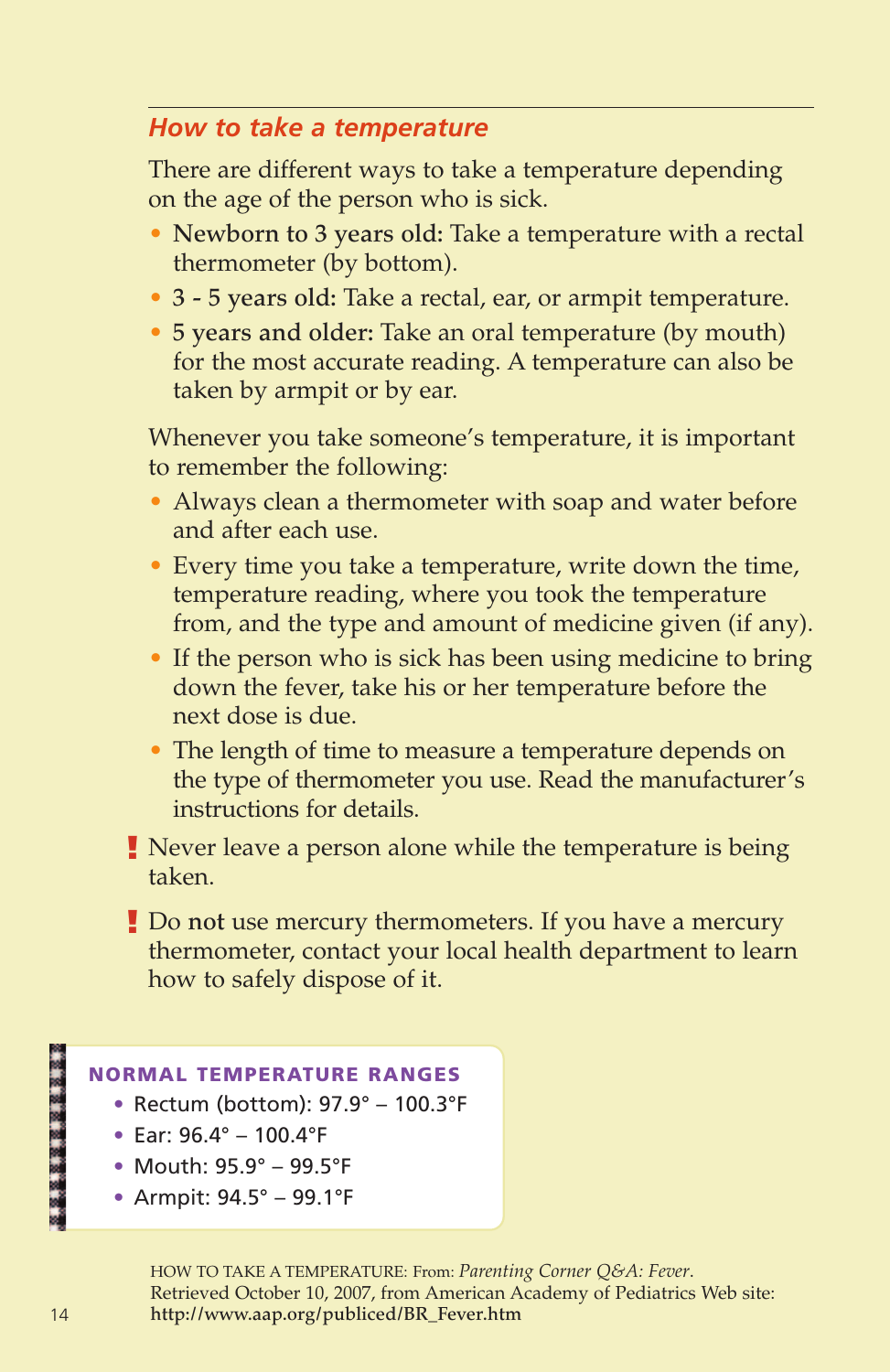For some elderly people, a "normal temperature" may be different than for others. The elderly may regularly take medicines such as aspirin, ibuprofen, or acetaminophen, which can lower body temperature. There are two ways you can decide what a fever is for an elderly person:

- A rise of 2°F or more over the "normal temperature" for the person.
- An oral temperature of more than 99°F.

# *Rectal temperature (by bottom)*

- **1.** Put a small amount of lubricant, such as Vaseline®, on the end of a digital rectal thermometer.
- **2.** Place the child on his or her belly across your lap or on a firm surface. Hold the child by placing your hand on his or her lower back, just above the child's bottom.
- **3.** With your other hand, put the thermometer about one half to one inch into the anal opening. Do not insert the thermometer any further. Hold the thermometer in place loosely with two fingers, keeping your hand cupped around the child's bottom.
- **4.** Hold the thermometer in place for the amount of time in the manufacturer's directions or until you hear a beep.

# *Ear temperature*

- **1.** Use a thermometer made specifically for use in the ear.
- **2.** Gently pull the top part of the ear back and up. This will straighten the ear canal and make it easier to put the thermometer in correctly.
- **3.** Gently put the ear thermometer into the ear canal until it is snugly inside.
- **4.** Hold the button down for the amount of time written in the manufacturer's directions.

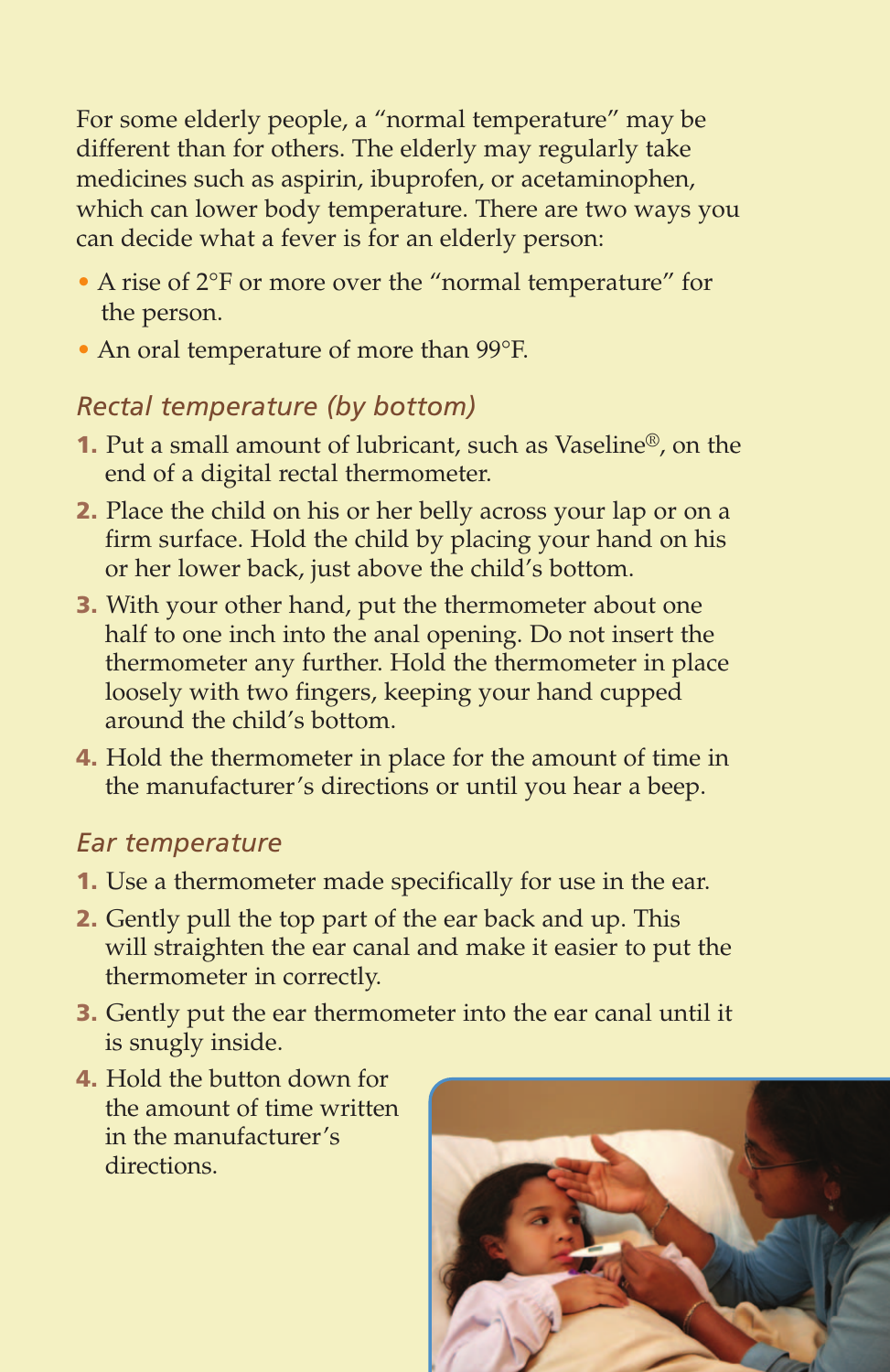# *Oral temperature (by mouth)*

- **1.** Do not let the person drink any liquid for at least 15 minutes before taking the temperature.
- **2.** Place the thermometer under the person's tongue towards the back of the mouth. Ask the person to close his or her mouth and not bite down on the thermometer.
- **3.** Hold the thermometer for the amount of time written in the manufacturer's directions.

### *Armpit temperature*

- **1.** Place the end of an oral or rectal digital thermometer in the person's armpit.
- **2.** Hold his or her arm tightly against the chest for about 1 minute, or until you hear the "beep."

# **✚** *When to call a doctor*

**Get emergency medical care if someone has difficulty breathing, chest pain, severe or continued vomiting, or is confused or unaware of his or her surroundings.**

# *Children younger than 5 years old*

| Age                                    | Call a doctor if your child has a temperature of                                                                    |
|----------------------------------------|---------------------------------------------------------------------------------------------------------------------|
| Younger than 3<br>months old           | 100.4°F or higher, even if she or he seems<br>otherwise completely healthy                                          |
| Between 3<br>months and 2<br>years old | 102°F or higher, even if she or he seems<br>otherwise completely healthy                                            |
| Between 2 and<br>5 years old           | 102°F or higher<br>or<br>If the fever lasts more than 3 days, or you are<br>concerned about how the child is acting |
|                                        |                                                                                                                     |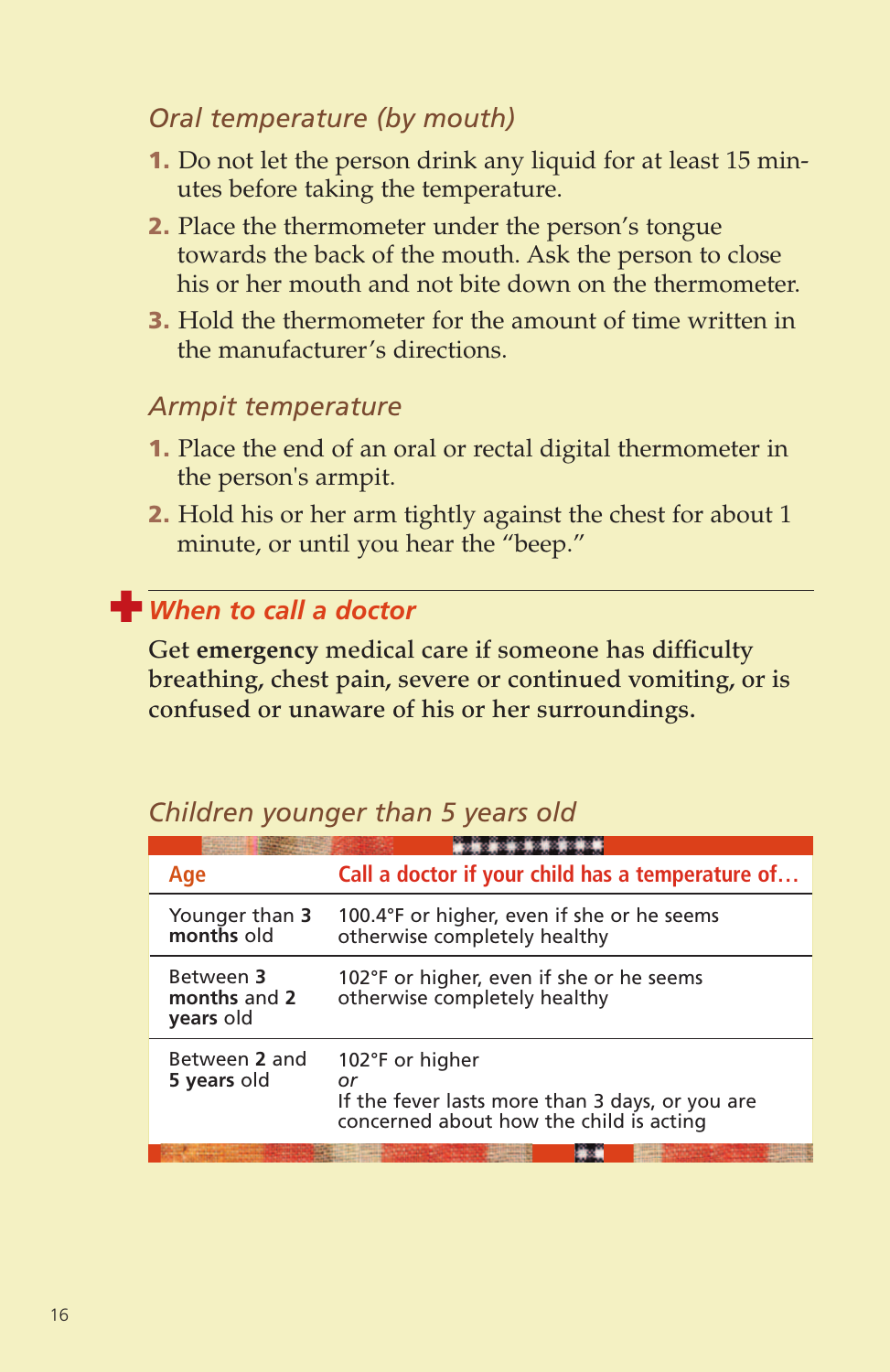# *Children age 5 years and older and adults*

Call a doctor if the person who has the fever has any of the following symptoms:

- Fever of 104°F or higher that does not go down within 2 hours of home treatment
- Any fever that lasts more than 3 days
- Is not drinking fluids or is unable to hold them down
- Major changes in mood and awareness
- Seizures (uncontrolled twitching, shaking, or convulsions)
- Symptoms that improve for 24 hours and then worsen, with more fever and cough
- Still "acts sick" after the fever is brought down
- Unusual eye sensitivity to bright light
- Stiff neck or pain when bending his or her head forward
- Severe headache
- Unusual skin rash
- Severe swelling in the throat
- Not feeling better in 3–5 days
- Any other unusual symptoms or concerns
- Any worsening of an existing chronic illness

# **Treating People with a Cough**

A "dry" cough is a cough that does not bring up mucus. It is a common symptom of the flu.

# *Drink lots of fluids*

Clear fluids (such as water or clear broth), juice, non-caffeinated tea, and warm soup are all good choices for relieving cough. Avoid alcohol, caffeine, and cigarette smoke, which can make symptoms worse.

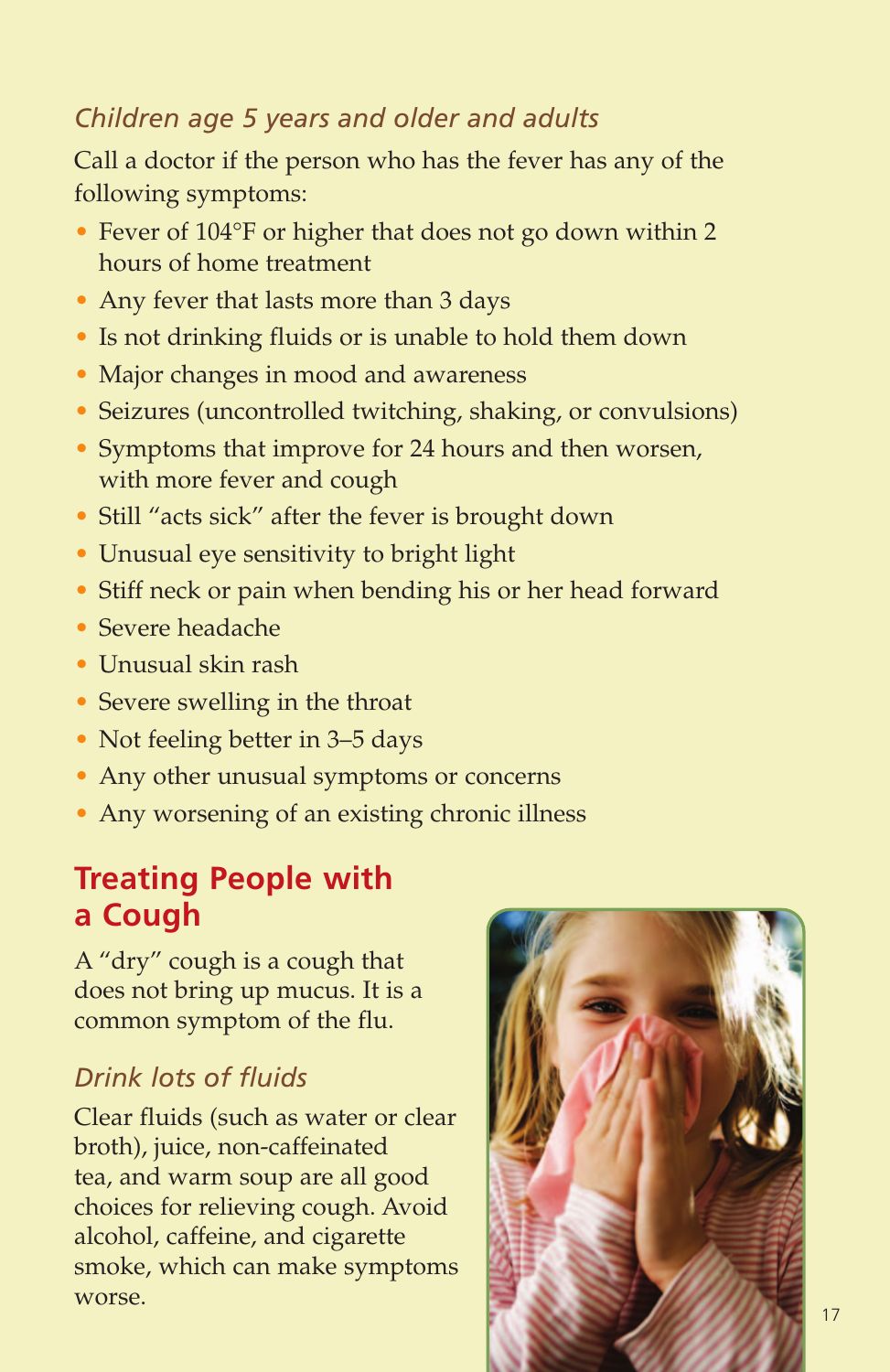#### **COUGH MEDICINE**

Over the counter cough and cold medicines may relieve cough and other symptoms, but they do not treat the virus that is causing it. Cold and cough medicines have potential for causing serious side effects in children. Do not give cough or cold medicine to children under 2 years old.

People with high blood pressure, diabetes, or heart disease may also have serious side effects from these medications. For children between 2 and 6 years old, older children, and adults, follow the package instructions carefully. If you have any questions, talk with your doctor.

#### *Get rest*

People should stay home from work if they have a bad cough or feel drowsy from cough medicines. This will give them a chance to rest. It will also reduce the chance that they will spread illness to others.

# *Adjust the room's temperature and humidity*

Keep the room temperature comfortable. If the air is dry, a clean cool-mist humidifier or vaporizer may be helpful.

#### *Soothe the throat*

Gargling with warm salt water several times a day (1/2 teaspoon of salt mixed in an 8 ounce glass of water), drinking warm lemon water with honey, or using throat lozenges may help soothe a sore throat and relieve a cough.

# $\frac{1}{2}$  When to call a doctor

**Get emergency medical care if someone is having difficulty breathing or has chest pain.**

### *Adults and older children*

Most coughs get better in a week or two. However, call a doctor immediately if the person who is sick has any of these symptoms: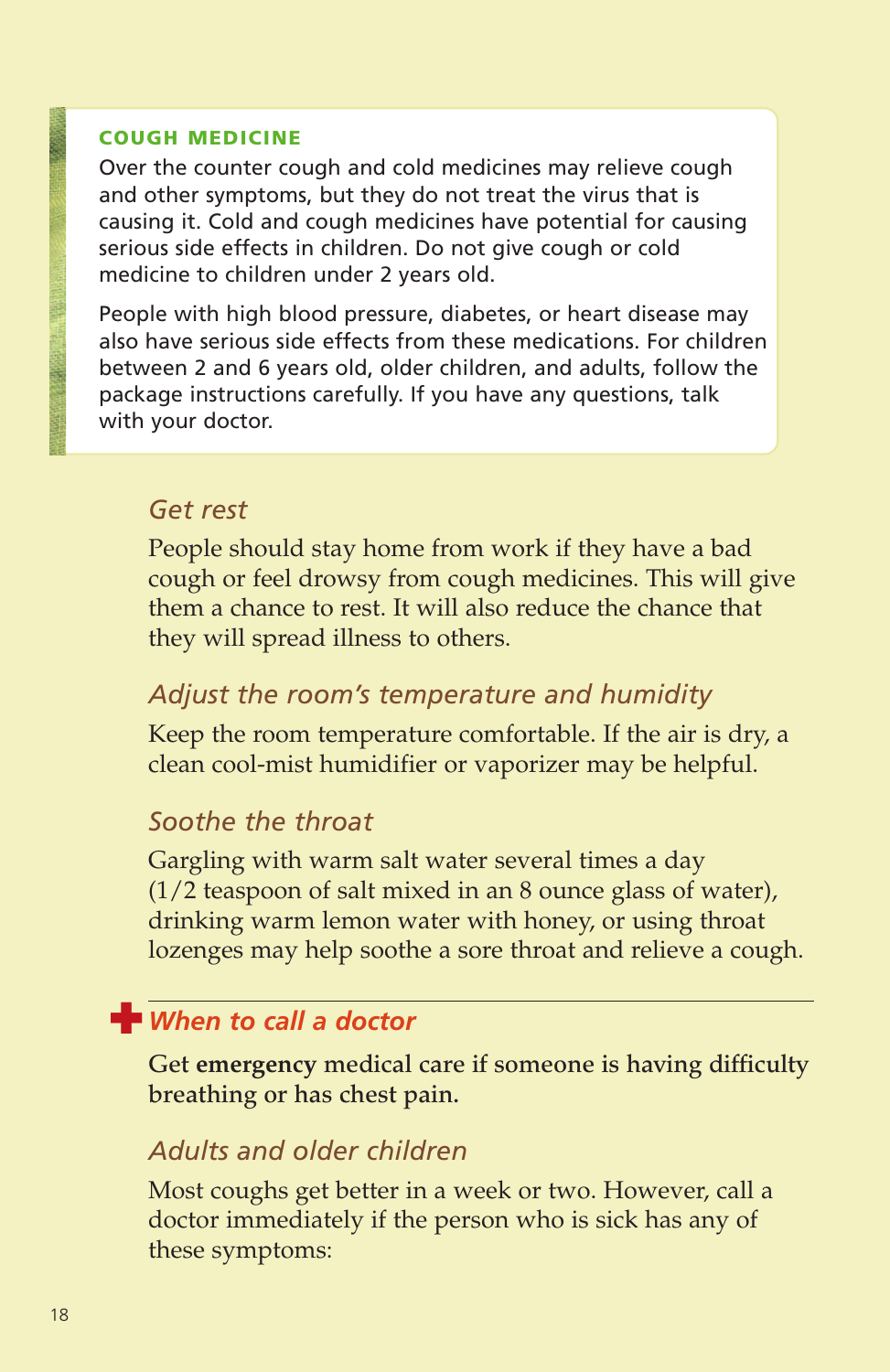- Pain in the chest, especially when coughing or taking a deep breath
- Problems breathing, shortness of breath, or difficulty getting enough air when at rest
- Green, rust colored, or bloody mucus that comes up with cough
- Cough that lasts more than 7–10 days

# *Infants*

Call a doctor if an infant:

- Has a cough that lasts more than 1 week
- Has problems breathing
- Loses his or her appetite and refuses feedings
- Vomits frequently with coughing spells
- Seems very irritable
- Seems unusually sleepy or is hard to wake up

# **Getting Enough to Drink**

When people lose more water than they take in, they become dehydrated. Infants and children can become dehydrated more easily than adults because of their smaller size. The elderly and people with some illnesses are also at higher risk.

# *Signs of mild or moderate dehydration*

- Feeling more thirsty
- Very dry mouth
- Less urination or darker urine
- Slight dizziness or lightheadedness
- Headache

# *Additional signs of dehydration in babies and children*

- Being less active
- Fewer tears when crying

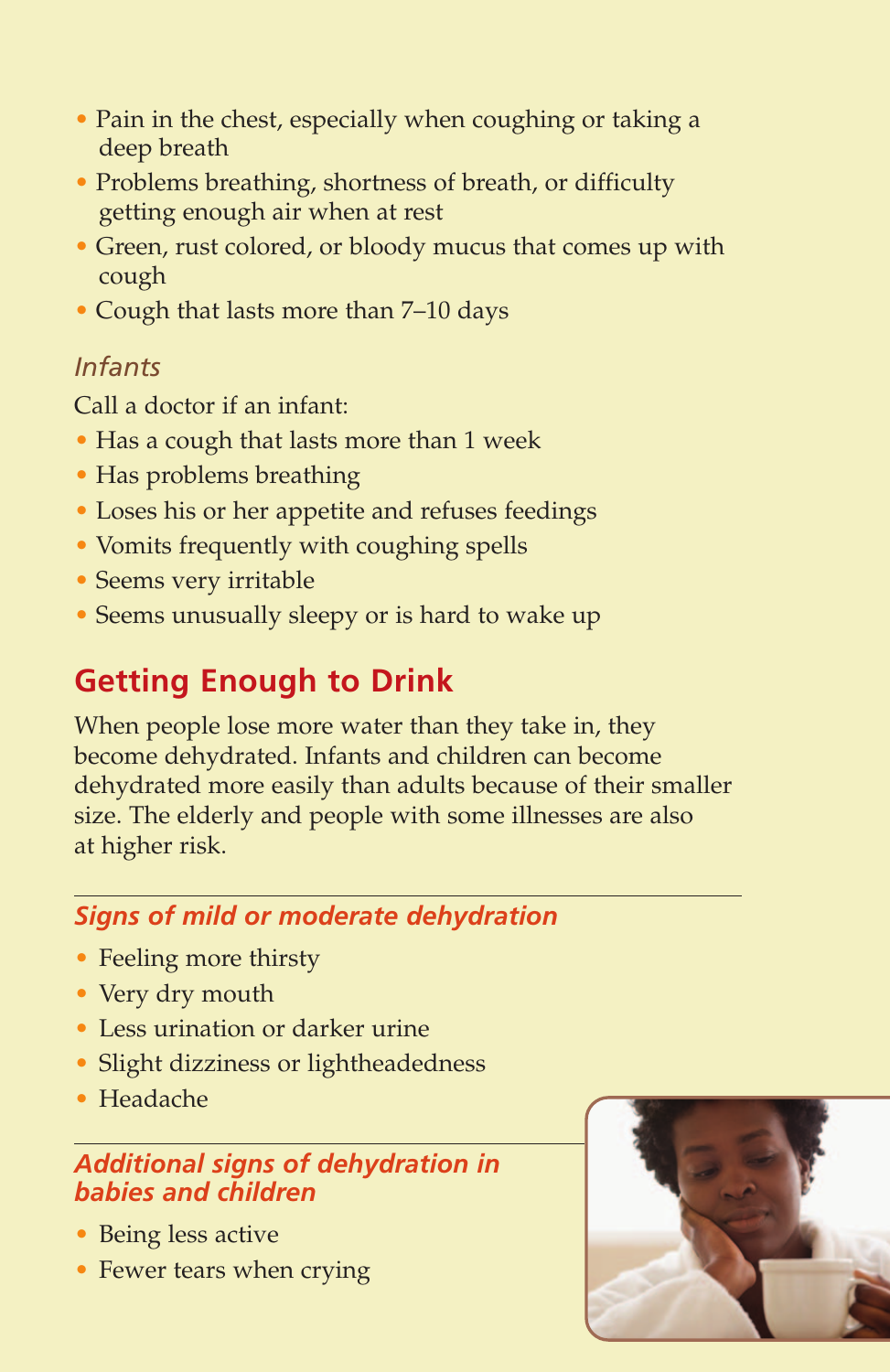- Slightly sunken soft spot on top of a baby's head
- Fewer wet diapers than a child normally has, or the weight of wet diapers is less than normal for him or her

*Severe* **dehydration (not having enough fluid in the body) is a medical emergency.** A person with severe dehydration may need fluids intravenously (through a needle in the arm) in a clinic or hospital. While you are waiting for medical help, continue to offer the person small amounts of fluids often.

### *How to prevent and treat dehydration*

The person who is sick should drink plenty of water, fruit and vegetable juices, soups and broths, and beverages such as Gatorade® or a store brand (for adults) and Pedialyte® or a store brand (for children). Avoid caffeine and alcohol.

Encourage someone who is sick to drink small amounts of fluids often. Keep an eye on the person who is sick, since dehydration can occur very quickly, especially in young children. Flu does not usually cause diarrhea in adults, but sometimes can in children. People with diarrhea need fluids that contain the right amount of salt and sugar. Infants or toddlers who breastfeed should continue to do so. For children who are not breastfeeding, Pedialyte®, Ceralyte®, and Oralyte® all contain the right amount of salt and sugar. These are the best fluids to give to children with diarrhea.

# **when to call a doctor**

**Get emergency medical care if the person who is sick has any of these symptoms.**

- Difficulty breathing
- Extreme fussiness or sleepiness (in infants and children)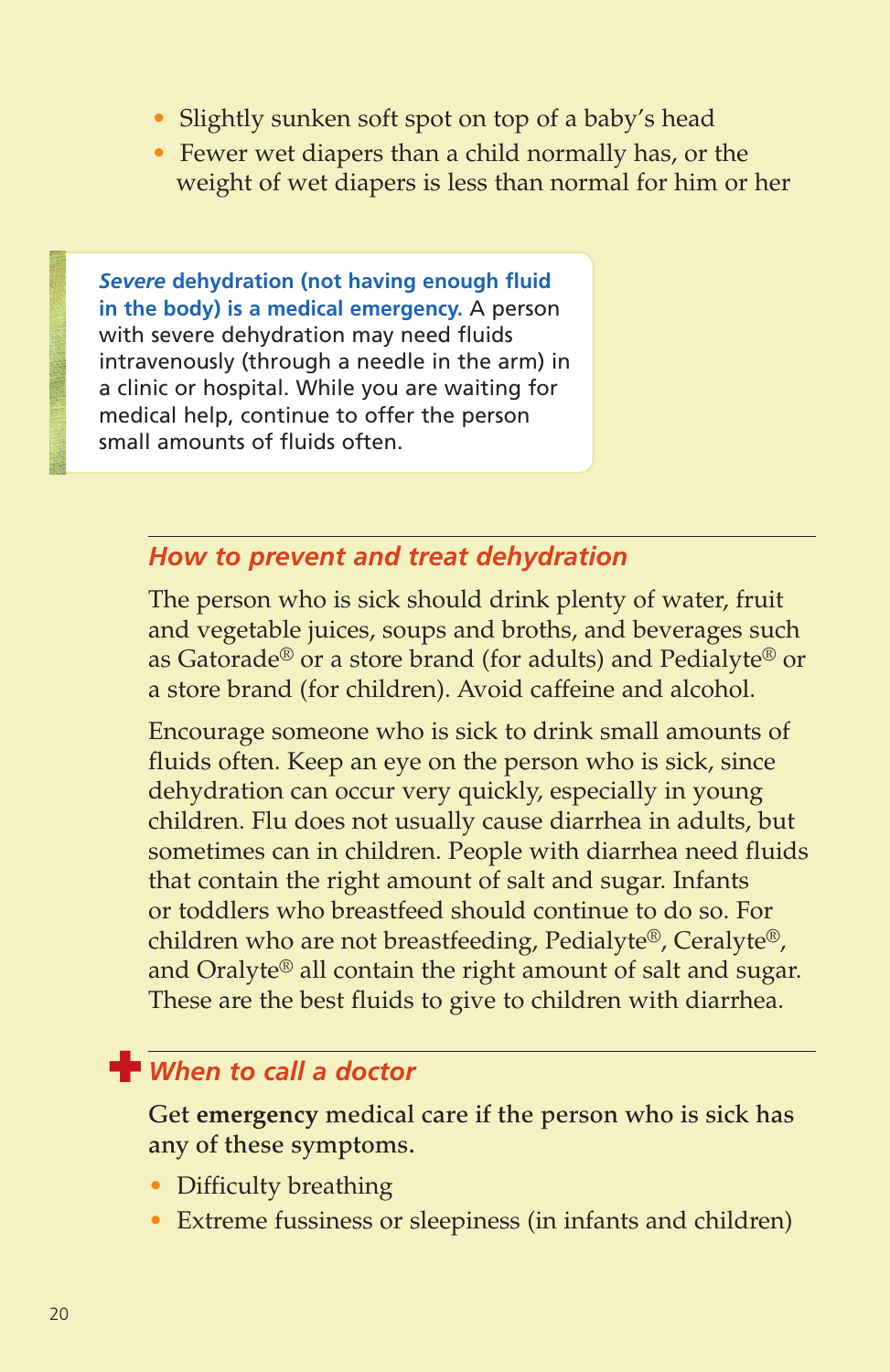- Extreme irritability, decreased alertness, speech changes, confusion, or unconsciousness (in adults and children)
- Muscle weakness and fast heart rate

Call your doctor immediately if the person who is sick has:



- Extreme thirst
- Very dry mouth or inside of nose, or skin does not bounce back to normal if it is gently pinched
- Little or no urination
- Weight loss
- Fast heart rate
- Very low activity level
- Deeply sunken soft spot on top of a baby's head

Watch the person who is sick carefully for signs that dehydration is getting worse. Call your doctor if there are any unusual symptoms that concern you.

# **Making People with the Flu Comfortable**

It is normal for people with the flu to have body aches, headaches, a sore throat, a stuffy nose, and to feel weak and tired.

# *Body aches and other discomfort*

Help a family member who is sick to change positions in bed when awake. People who can get out of bed should take a short walk around their room two or three times each day.

Medicines like acetaminophen (such as Tylenol® or a store brand) and ibuprofen (such as Advil®, Motrin®, or a store brand) can relieve the headache or body aches associated with the flu. Aspirin (such as Bayer® or a store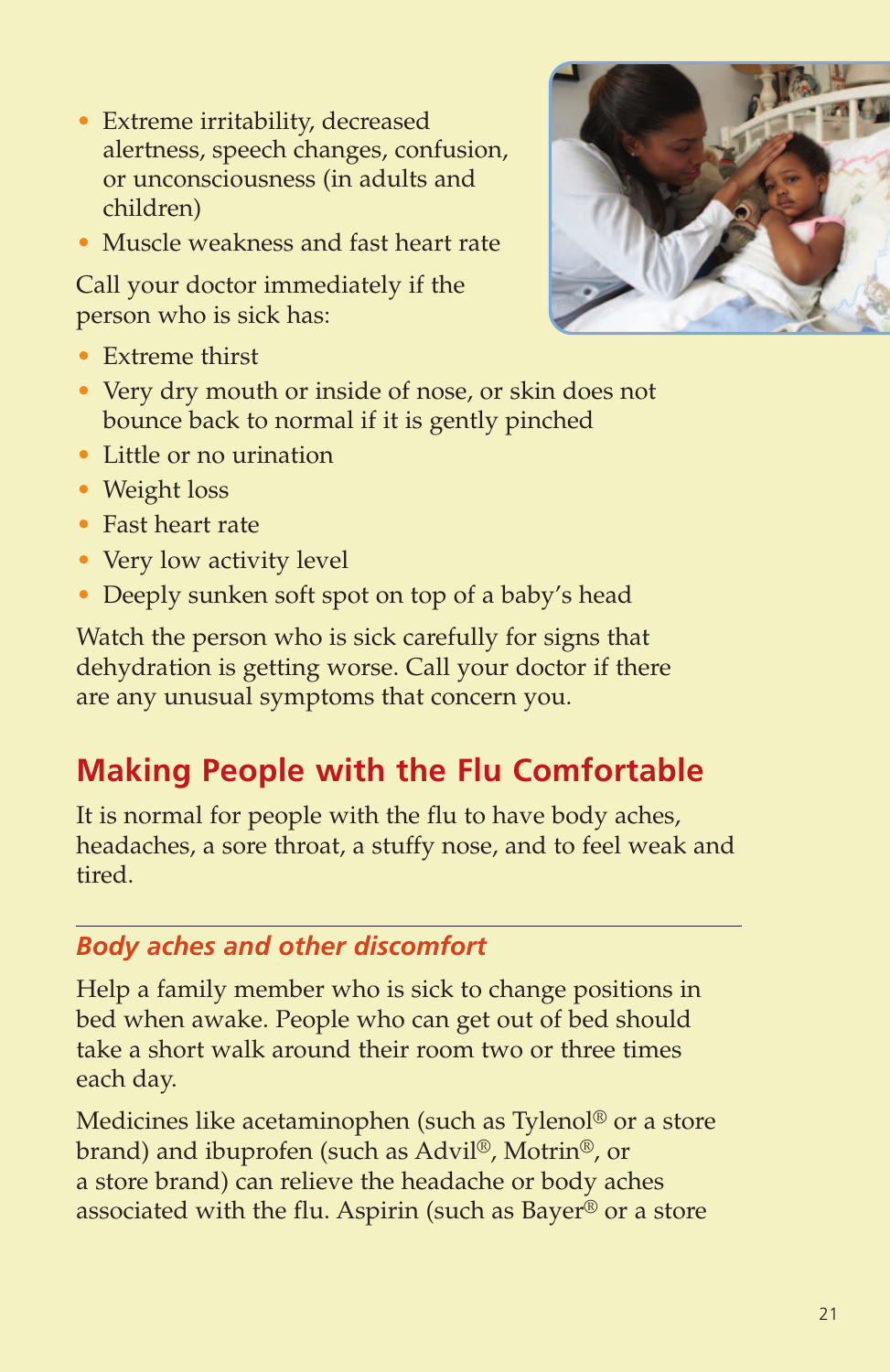brand) can be taken by adults. Use medicine that is right for the person's age and follow label directions carefully.

Provide a quiet, soothing atmosphere so the person who is sick can rest and relax. He or she may have shaking chills at times, and other times feel very warm. Keep light blankets available so they can be taken off or added as needed. Dress young children in loose fitting, comfortable pajamas that can be layered for more or less warmth.

# *Nasal congestion (stuffy nose)*

A stuffy nose is sometimes a symptom of the flu. There also may be clear, watery mucus coming from the nose (a runny nose). However, a stuffy or runny nose is more common with colds and allergies than the flu.

# *Ways to help nasal congestion*

- Drink plenty of water, juice, tea, or soup. See page 19 for more information on drinking enough fluids.
- Use a **clean** cool-mist humidifier or steam from a hot shower or bath to help keep the nose and throat moist.
- Use breathing strips, which are sold at most drugstores, to help the person who is sick breathe through the nose more freely. Follow the package directions carefully. Breathing strips are not recommended for children younger than 5 years old.
- Use saline sprays or saltwater rinses for older children and adults.
- Have the person sit up or keep his or her head raised. Crib mattresses and childrens' beds can be **slightly** raised by placing books under the legs at the head of the bed.
- Make sure no one smokes in the house when someone is sick.

If an infant with a stuffy nose is having trouble nursing or taking a bottle, you can try to clear his or her nose with a rubber bulb syringe before each feeding. For thick mucus a doctor may recommend using saline nose drops.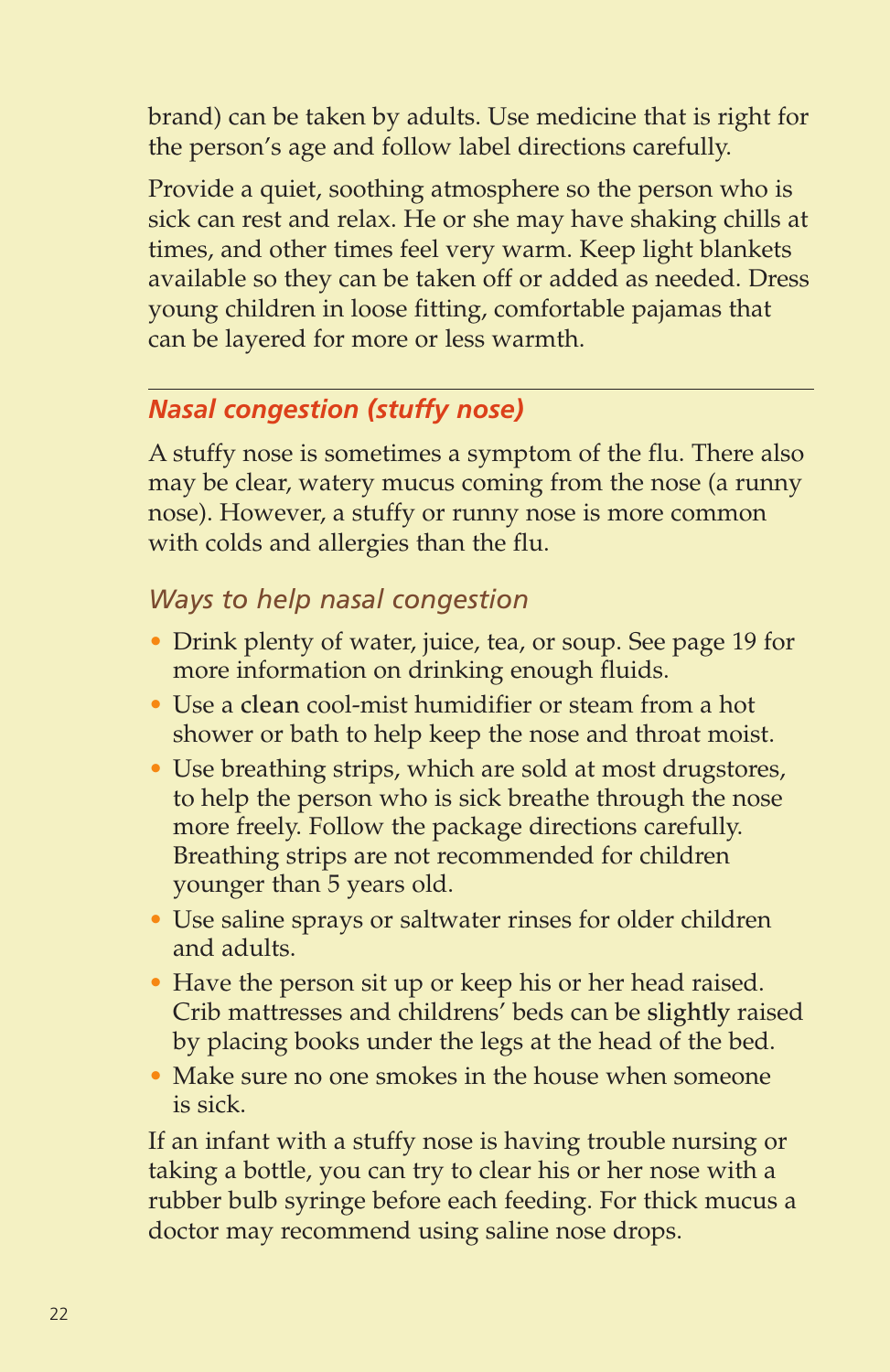#### **USING A BULB SYRINGE**

- **•** Squeeze the bulb part of the syringe first.
- **•** Gently insert the rubber tip into one nostril.
- **•** Slowly release the bulb.
- **•** Clean after each use.

# *Medicine for a stuffy nose*

- Decongestants such as Sudafed<sup>®</sup> or Contac<sup>®</sup> may help relieve stuffiness for adults. Children should not be given decongestants. They do not work for children, and can have serious side effects.
- Antihistamines such as Benadryl® or Claritin® can reduce the amount of mucus for adults. Do not use antihistamines for children unless a doctor recommends them.

Allergy and cold medicines contain many ingredients and may not help very much. They can also be dangerous for young children. Always follow package directions carefully. If you have any questions, talk with your doctor.

# **when to call a doctor**

#### *Children*

Call a doctor if children have any of these symptoms:

- Difficulty nursing, taking a bottle, or drinking.
- Difficulty breathing. Breathing may become faster than normal. The child may appear to be working hard to breathe. A toddler or young child may squat down and lean forward slightly to make breathing easier.
- Behavior changes such as increased restlessness, anxiety, and irritability. As breathing becomes more difficult a child may get sleepy, with periods of feeling agitated.
- Color changes of the skin.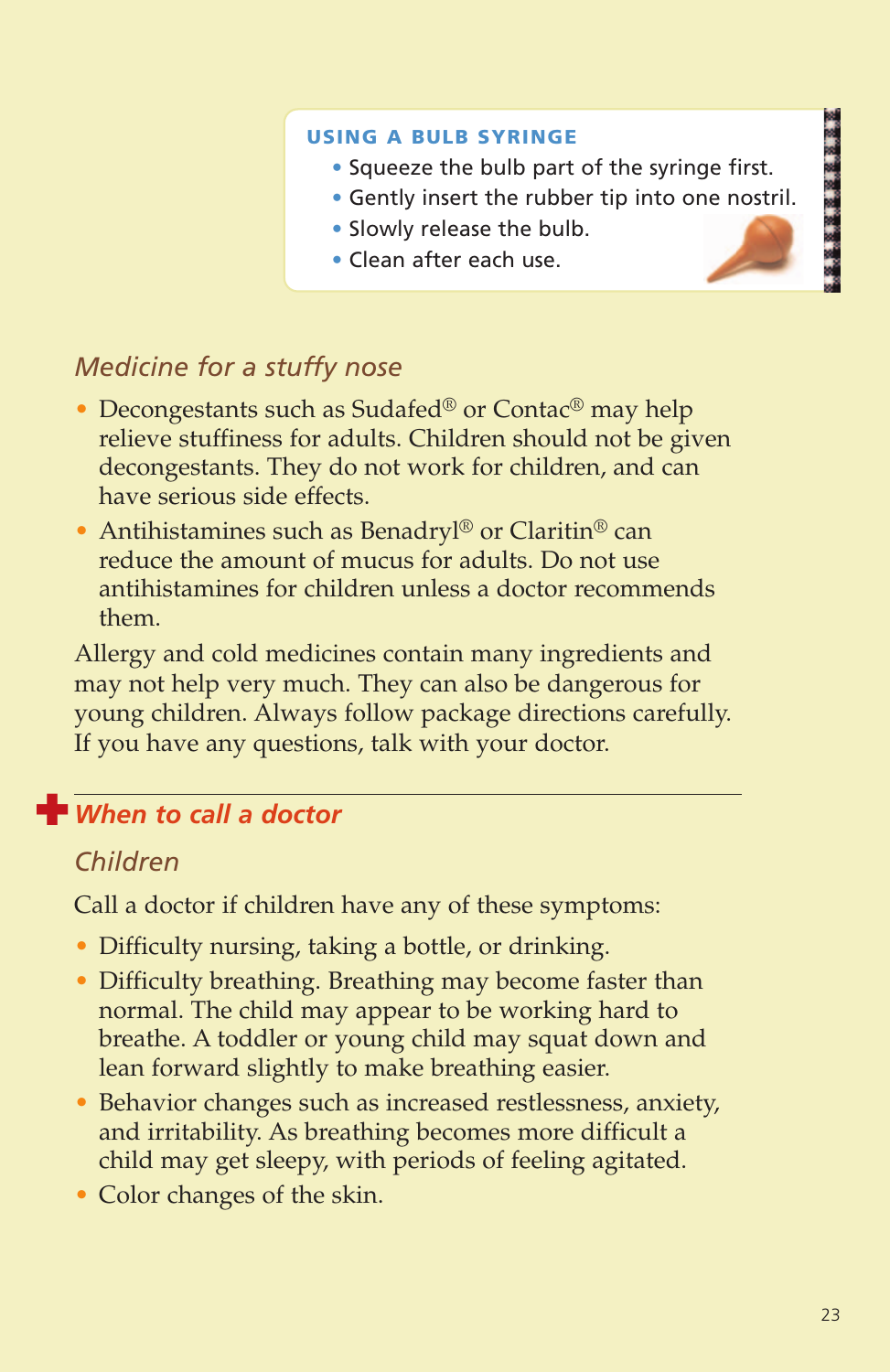# *Adolescents or adults*

Call a doctor if the person who is sick has any of the these symptoms:

- Painful redness or swelling around the eyes or nose
- Vision problems
- Sinus pain or severe headache
- Symptoms lasting longer than 7–10 days
- Any breathing problems
- Extreme agitation
- Mucus that becomes thick or changes color
- Limited activities for longer than 2 weeks
- Sudden and severe weakness or fatigue
- Sudden unplanned weight loss
- Confusion or decreased alertness

# **Nutrition and the Flu**

It is important to have a healthy diet at all times, but especially during flu season. If you are healthy, you will be better able to fight the flu.

To stay healthy, eat foods from each of these food groups every day:

- Grains (such as bread, rice, and oatmeal)
- Vegetables (such as lettuce, spinach, carrots, corn, potatoes, green beans, and tomatoes)
- Fruits (such as apples, oranges, berries, grapes, melons, and bananas)
- Dairy (such as low-fat or fat-free milk, cheese, and yogurt)
- Meat and beans (such as lean beef, chicken, turkey, pork, eggs, fish, and beans)

Go to **www.mypyramid.gov** on the Internet for more detailed information on healthy eating. If a family member has special health care needs or food requirements, ask his or her doctor about what foods are best.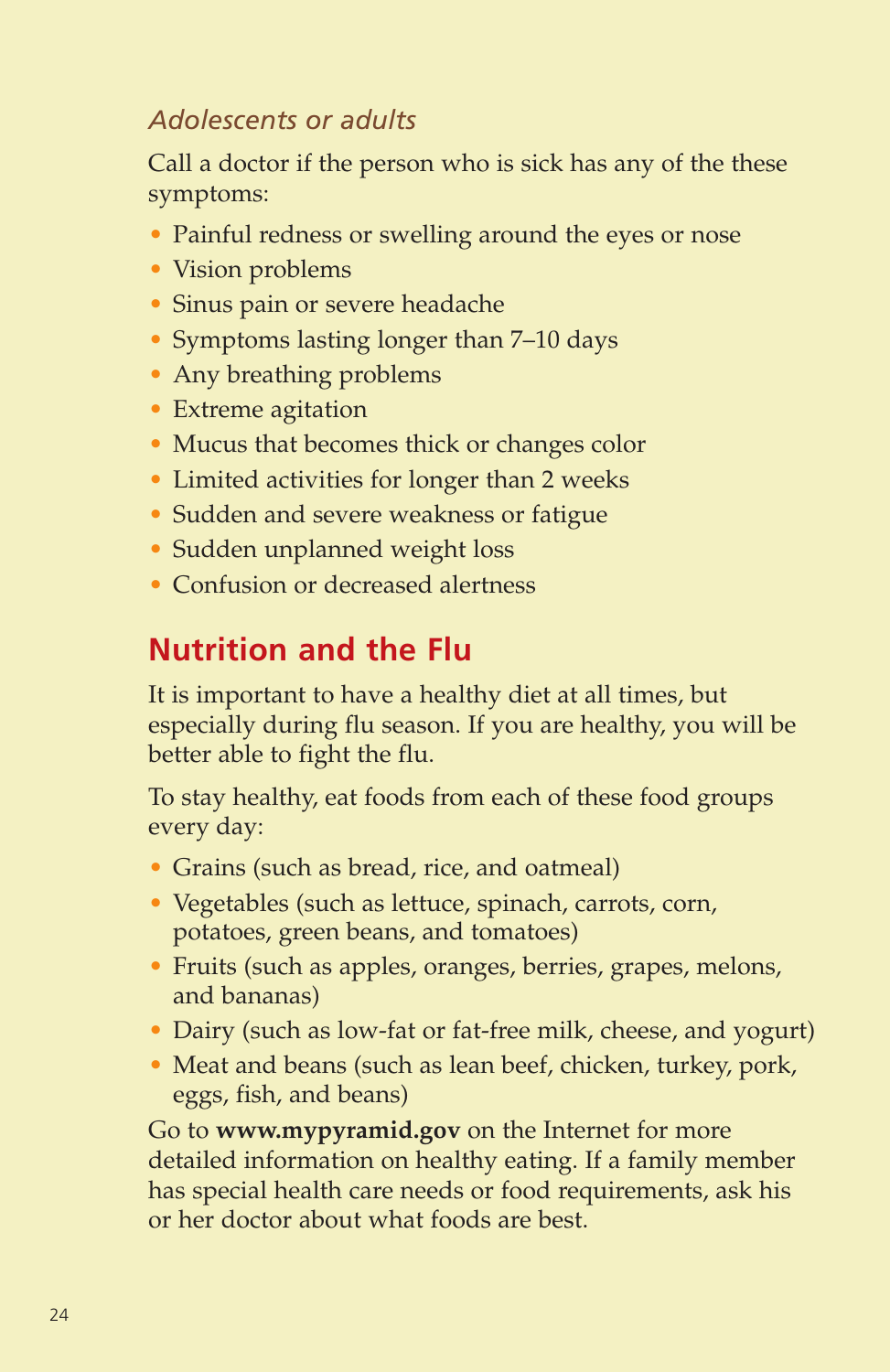

# *Suggested fluids for the flu*

- Water
- Warm broth (with low salt)
- Chicken soup
- Real fruit juices (with no added sugar) such as apple juice and orange juice
- Vegetable juices
- Non-caffeinated teas
- Hot water mixed with lemon and honey
- Frozen ice pops or Jello® for children who refuse liquids

Be sure to increase fluid intake, unless the doctor advises you otherwise.

# *Suggested foods for the flu*

If someone feels very sick, provide easily digested soft foods. He or she should eat often and in small amounts. Foods such as oatmeal, toast, applesauce, or rice work well.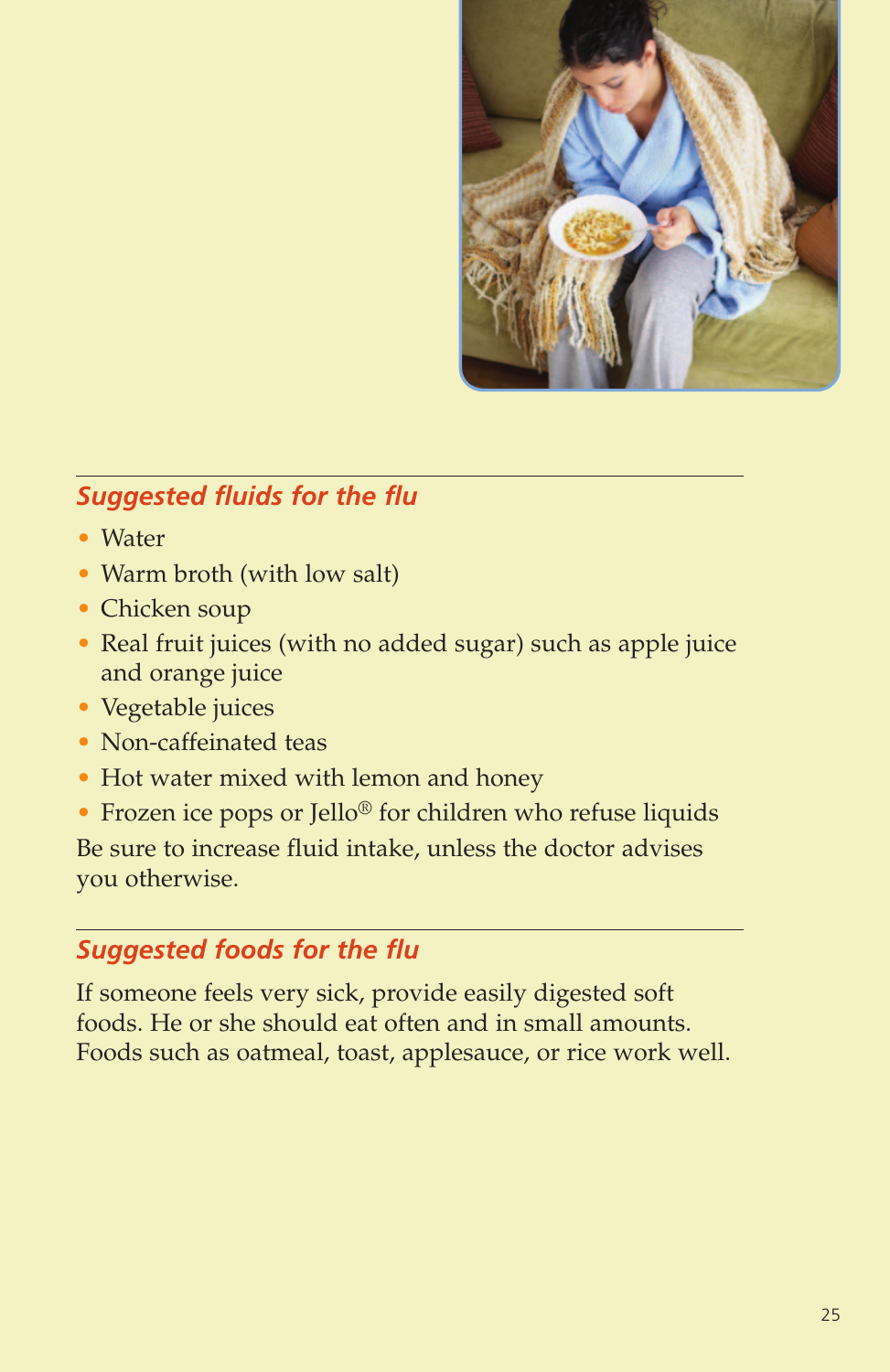# Prepare Yourself, Prepare Your Home

#### **PREPARING FOR PANDEMIC FLU**

You can prepare for a flu pandemic now. Because many people will be sick at the same time during a pandemic, stores may be closed or low on some supplies. Keep extra supplies on hand before a pandemic happens. This is also useful in case of other emergencies, such as blizzards and hurricanes, and will also help prepare your home for seasonal flu.

# **Supply List**

Keep the following supplies in your home. They are useful when caring for someone with the flu. Many of these supplies can be found at the supermarket, convenience store, or drugstore.

- **❏** Soap for washing hands
- **❏** Alcohol-based hand sanitizer such as Purell® or a store brand for cleaning hands
- **❏** Medicines
	- Acetaminophen (such as Tylenol® or a store brand) or ibuprofen (such as Advil®, Motrin®, or a store brand)
	- Aspirin (such as Bayer<sup>®</sup> or a store brand) for people age 19 years and older
	- Cough and cold medicine (for children age 6 years and older and adults)
	- Throat lozenges
	- A medicine measuring spoon or medicine dropper to make it easy to give the right dose of liquid medicine, especially for children. Ordinary spoons should not be used because they do not measure accurately.
- Check the expiration dates on medicines in your home **!**regularly. Throw away any that have expired.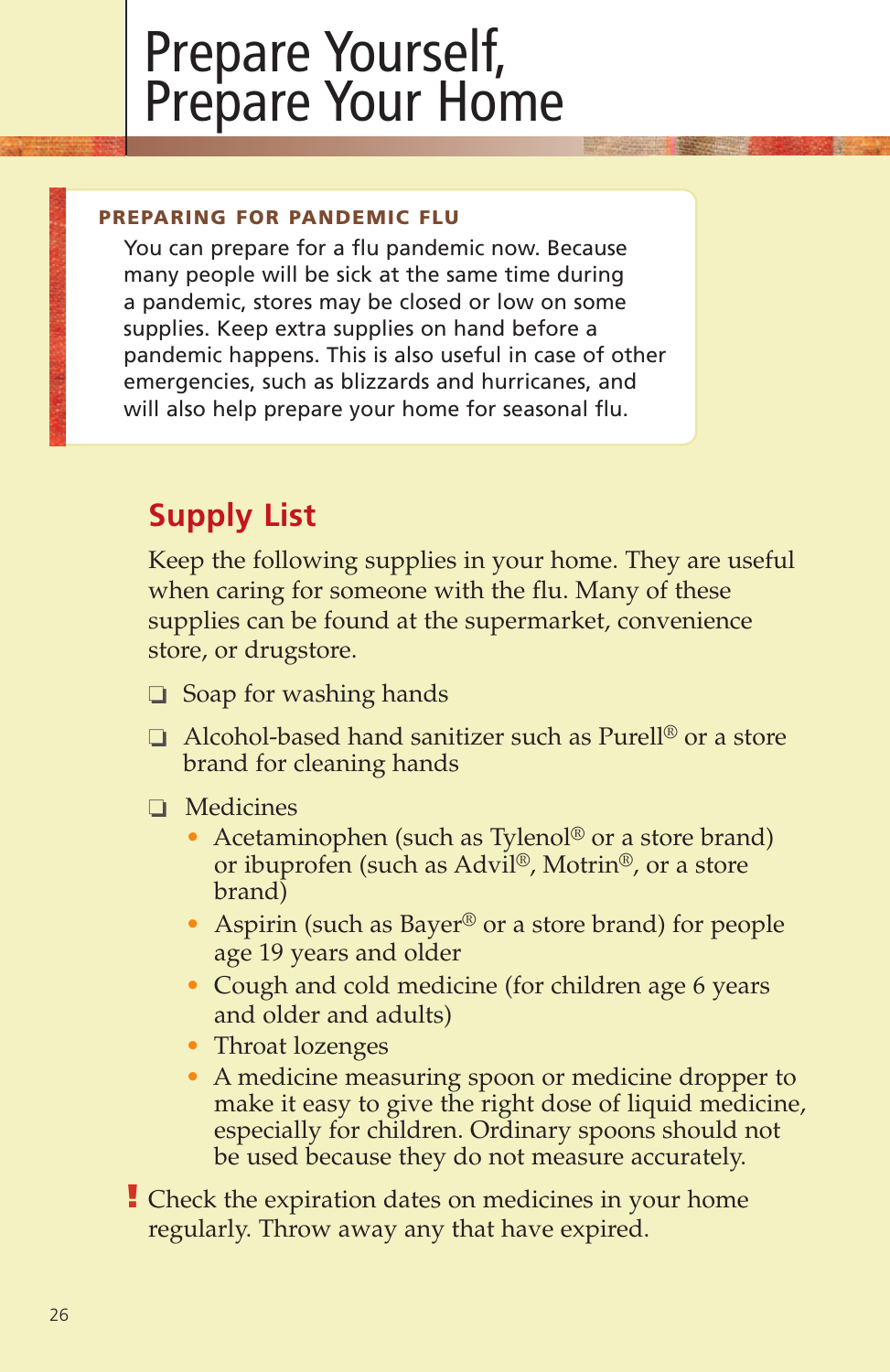

- **❏** Thermometer(s) for checking body temperature
	- You may need different types of thermometers depending on the ages of the people in your home.
- **❏** Fluids like water, fruit and vegetable juices, soups and broths, and beverages such as Gatorade® or a store brand (for adults) and Pedialyte® or a store brand (for children)
- **❏** Foods that are easy to digest (such as oatmeal, applesauce, and rice)
- **❏** Household disinfectant to clean surfaces
- **❏** Paper towels for cleaning and handwashing
- **❏** Trash bags to line waste baskets
- **❏** Note pads and pens or pencils
- **❏** An extra supply of special foods, medicine, or equipment that are needed by you or family members due to any chronic illnesses

# **Care for the Caregiver**

When you are caring for a family member who is sick, you may feel worried or afraid. Your daily routines may be interrupted. You may have changes in sleep and appetite, be more forgetful, have less interest in regular activities, and feel more irritable and impatient.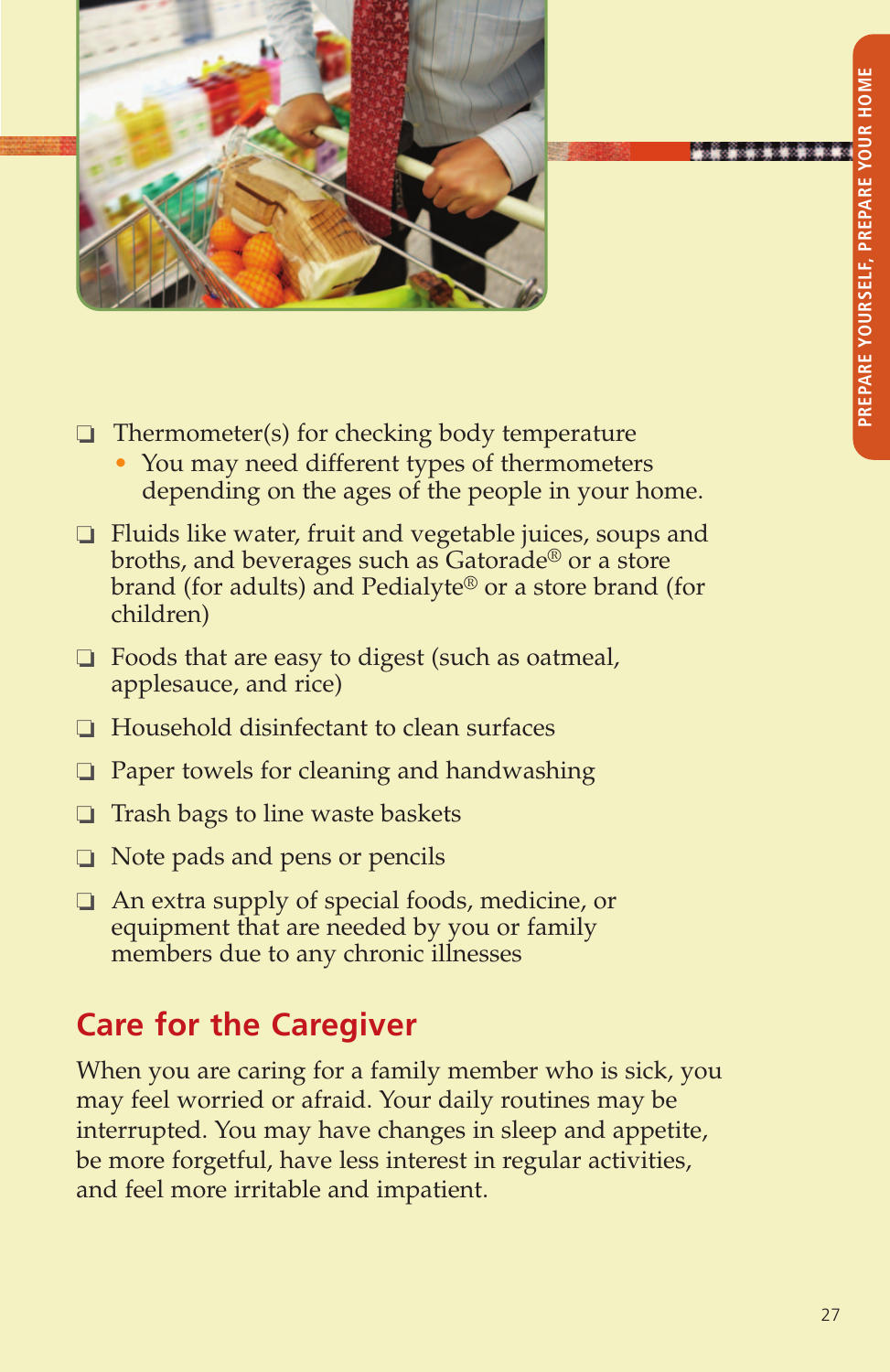To maintain your strength and ability to take care of others, it is important to:

- Eat a healthy, well-balanced diet, including plenty of fluids.
- Avoid drug and alcohol use, which can make you less alert.
- Breathe slowly and deeply if you are feeling anxious.
- Take a break if possible.
- Stay in the present. Focus on simple and manageable tasks.
- Follow the steps to prevent illness described in this booklet, including good handwashing and covering your cough.
- Get rest. If possible, use backup caregivers so you can have some time to rest without interruption. Make a plan for backup caregivers ahead of time.
- Try to make time for light exercise, such as taking a walk.
- Encourage healthy behaviors in other people who live in your home.
- Pace yourself. It may take some time for the person who is sick to get better.
- Keep notes about the symptoms of the person who is sick so you will have them ready if you need to talk to a doctor.
- Ask for help when you need it.
- Have reasonable expectations of yourself. You can't do everything all at once.

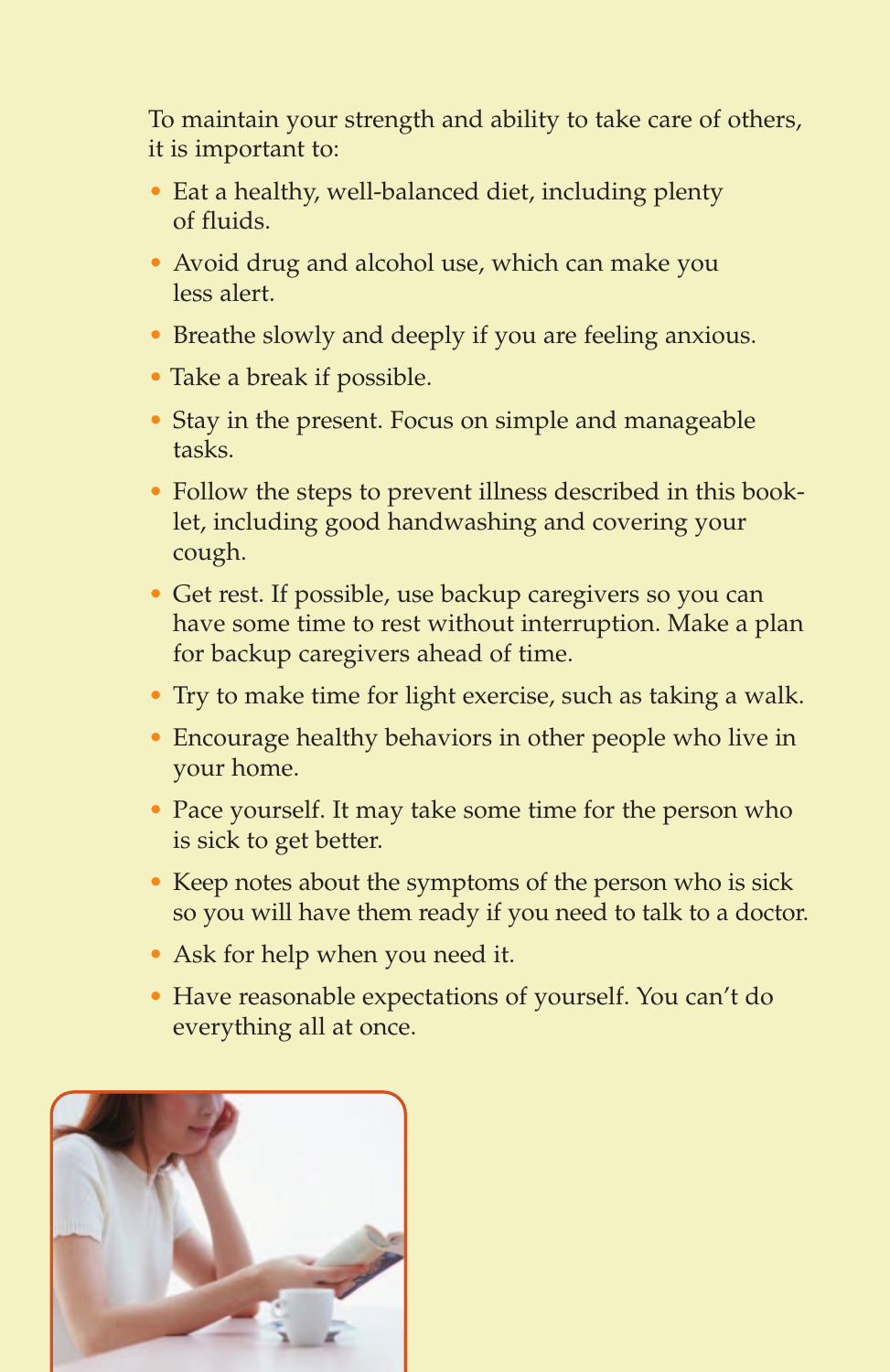#### **PLAN AHEAD TO REDUCE STRESS**

Planning for additional help is one way you can reduce stress. Arrange for one or more people who can help care for a family member if you become too tired, or you get sick yourself. If a family member has special health care needs, teach your backup caregivers what these needs are and how to meet them.

A friend, family member, or neighbor that you can share your feelings with or look to for advice may also help you deal with stress. Don't wait for a family member to get sick. Plan ahead.

Despite their best efforts, some caregivers have stronger reactions to stress at times. These may include:

- Pounding or racing heart
- Shortness of breath or tightness in the chest
- Feeling dizzy or faint
- Chills or hot flashes
- Fear of losing control or "going crazy"
- Trembling, shaking, or sweating
- Feelings of choking or smothering
- Nausea or stomach ache
- Numbness or tingling sensations
- Feeling that things are unreal
- Trouble sleeping

Some of these feelings are similar to symptoms of the flu. Keep in mind the differences between these feelings and flu symptoms (fever, cough, muscle aches, and tiredness). It is **always** important to check with a doctor about any unusual symptoms.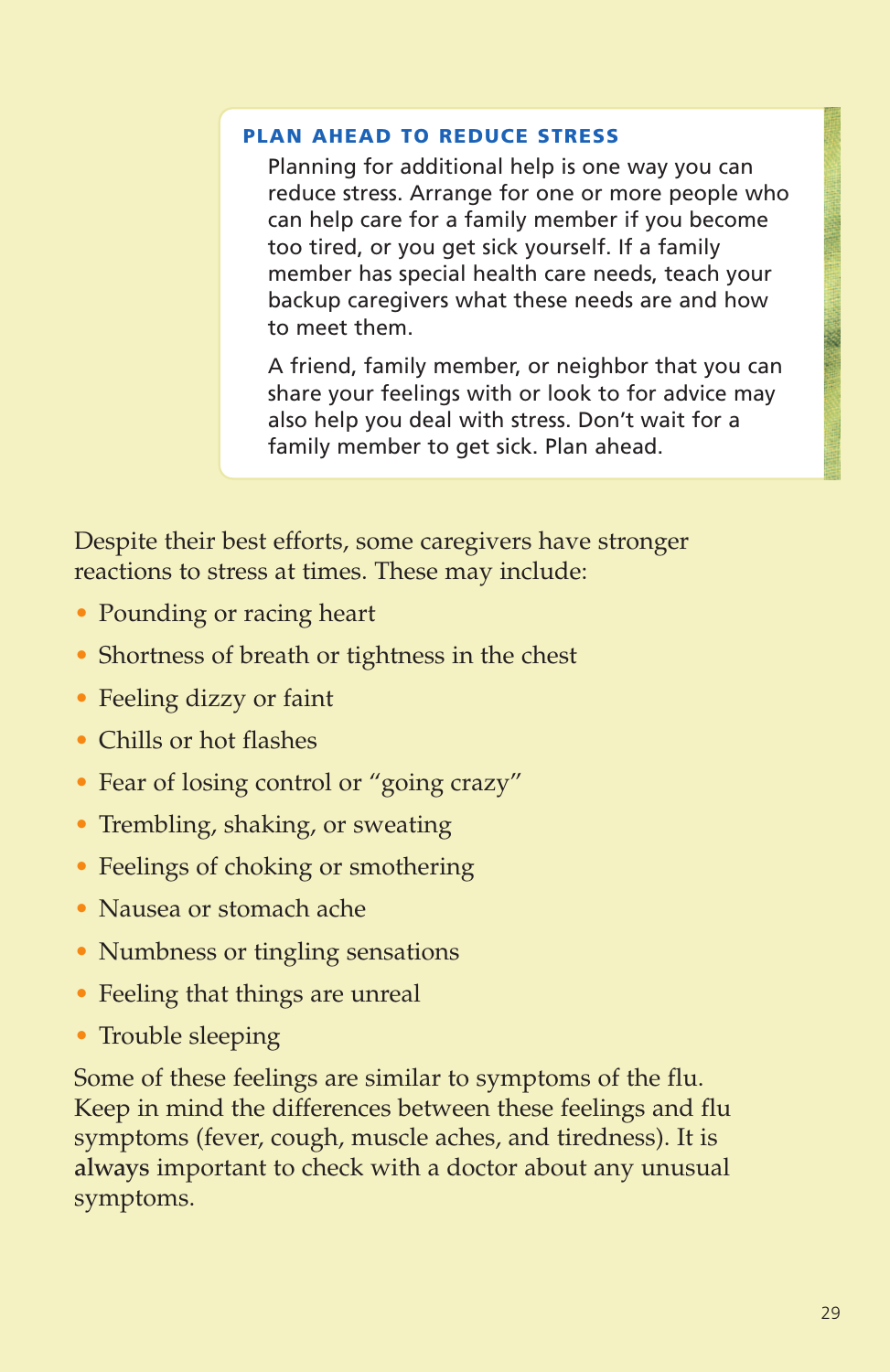#### **IF A PANDEMIC OCCURS**

A flu pandemic can be stressful. For most people, feelings of stress go away soon after a stressful time ends. Sometimes people still feel stressed long after it is over. These are all normal responses.

If you have feelings that make it difficult to function normally, talk to your doctor or call the MassSupport Helpline at **866-237-8274** / TTY **617-536-5872**.

# **Should I Call a Doctor?**

**If** you are having a medical emergency you should call 911 **immediately.**

Check the sections on **Fever, Cough, Getting Enough to Drink,** and **Making People with the Flu Comfortable** to see when you should call a doctor about these issues.

You may need to contact a doctor for the reasons described throughout this booklet, or for other reasons of concern to you. You should always **call** before going to the office. **Before** calling a doctor, except in an emergency, fill out the form on the next page and make a list of the questions you have. Having this information will help the doctor give the right advice.

#### **HOSPITAL CARE DURING A PANDEMIC**

During a severe pandemic, hospitals may become overcrowded and need all their space to care for patients who are the most sick. Special clinics may be set up in community locations, such as school buildings, to care for people with the flu and other illnesses. People will be encouraged to care for themselves, their family members, and neighbors at home whenever possible. Avoiding crowded places, such as emergency and waiting rooms, is one way people can protect themselves from the flu during a pandemic.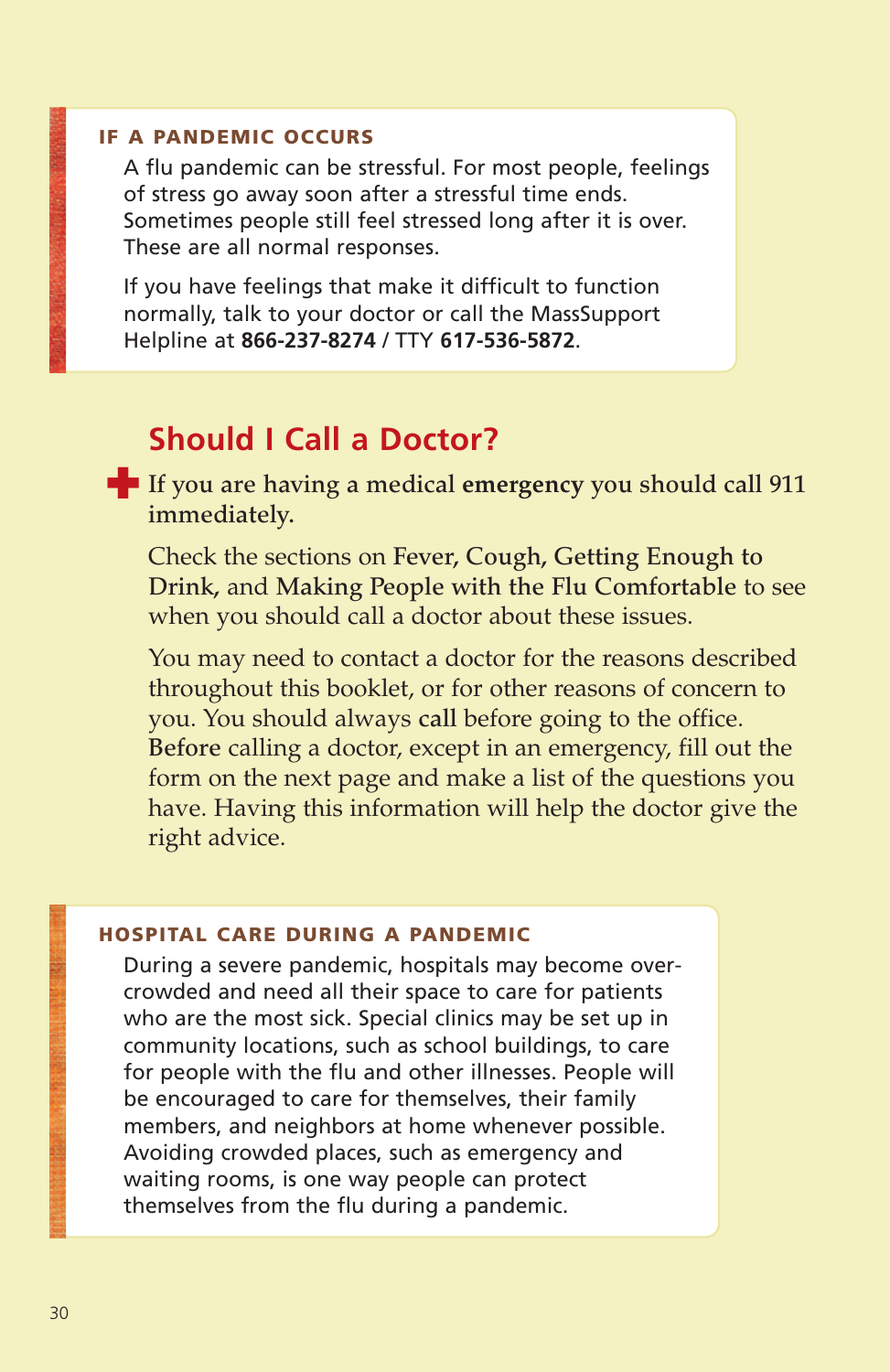# **Information Summary for the Doctor**

| 1. Main reason you are calling                  |                                                                                       |            |                                                  |
|-------------------------------------------------|---------------------------------------------------------------------------------------|------------|--------------------------------------------------|
| 2. Age                                          | 3. Temperature                                                                        |            |                                                  |
| 4. Main symptoms                                |                                                                                       |            |                                                  |
|                                                 | 5. How long has the person been feeling sick?                                         |            |                                                  |
|                                                 | <b>6.</b> Any breathing problems? $\Box$ Yes $\Box$ No                                |            | $\Box$ Fast breathing $\Box$ Shortness of breath |
| 7. Vomiting?                                    | □ Yes □ No If yes, how long?                                                          |            |                                                  |
|                                                 | 8. Drinking fluids? U Yes U No If not, for how long?                                  |            |                                                  |
| <b>9.</b> Eating normally? $\Box$ Yes $\Box$ No |                                                                                       |            |                                                  |
| 10. Sleeping normally? • Thes                   | $\Box$ No                                                                             |            |                                                  |
|                                                 | 11. What have you done to treat the illness?                                          |            |                                                  |
|                                                 | <b>12.</b> Has the person traveled in the last week to ten days? $\Box$ Yes $\Box$ No |            |                                                  |
| Where?                                          | When?                                                                                 | With whom? |                                                  |
|                                                 | 13. List chronic illnesses or medical conditions:                                     |            |                                                  |
| 14. Pregnant?                                   |                                                                                       |            |                                                  |
|                                                 | 15. List medicines for other illnesses or conditions:                                 |            |                                                  |
| 16. Anyone else in the family sick?             | $\Box$ No<br>$\Box$ Yes                                                               |            |                                                  |
| Who?                                            | How long?                                                                             |            |                                                  |
| What symptoms?                                  |                                                                                       |            |                                                  |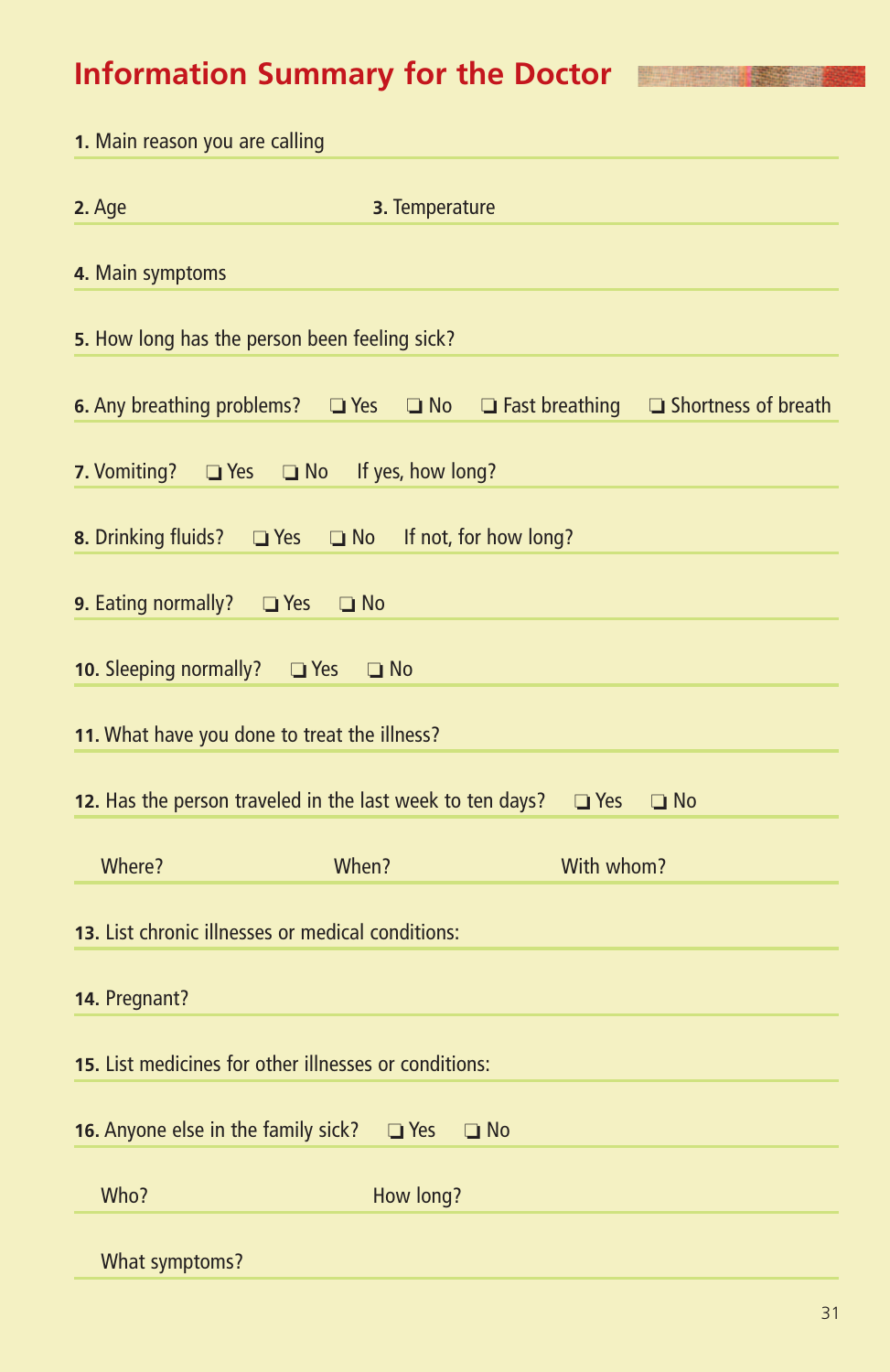# **My Flu Care Information**

Keep important contact information here so it will be easy to access in case you or other family members become sick. Be sure to keep this information up to date. Use more pages if needed.

| a. Doctor(s) phone number(s):            |
|------------------------------------------|
|                                          |
|                                          |
|                                          |
|                                          |
|                                          |
|                                          |
| <b>b.</b> Pharmacy phone number:         |
| c. Emergency medical phone number:       |
| d. Local health department phone number: |
| e. Backup caregiver(s) phone number(s):  |
|                                          |

**f.** Medicines that you or family members take regularly:

| Name | <b>Medicine</b> | Dose |
|------|-----------------|------|
|      |                 |      |
|      |                 |      |
|      |                 |      |
|      |                 |      |
|      |                 |      |
|      |                 |      |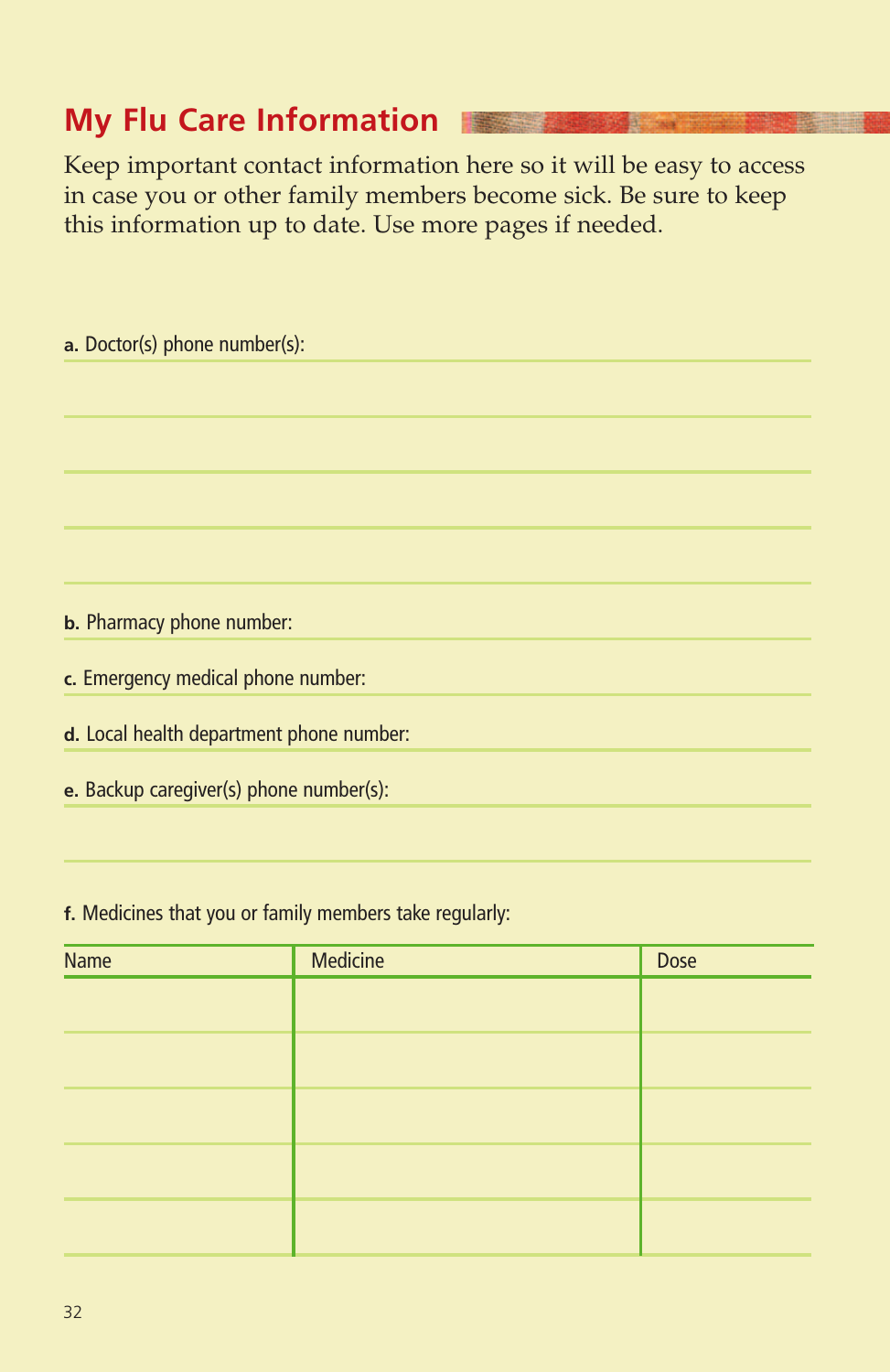# **g.** Allergies that you or family members have:

| <b>Name</b> | Allergies |
|-------------|-----------|
|             |           |
|             |           |
|             |           |
|             |           |
|             |           |

# **h.** Special diets that you or family members follow:

| Name | <b>Special diets</b> |
|------|----------------------|
|      |                      |
|      |                      |
|      |                      |
|      |                      |
|      |                      |
|      |                      |